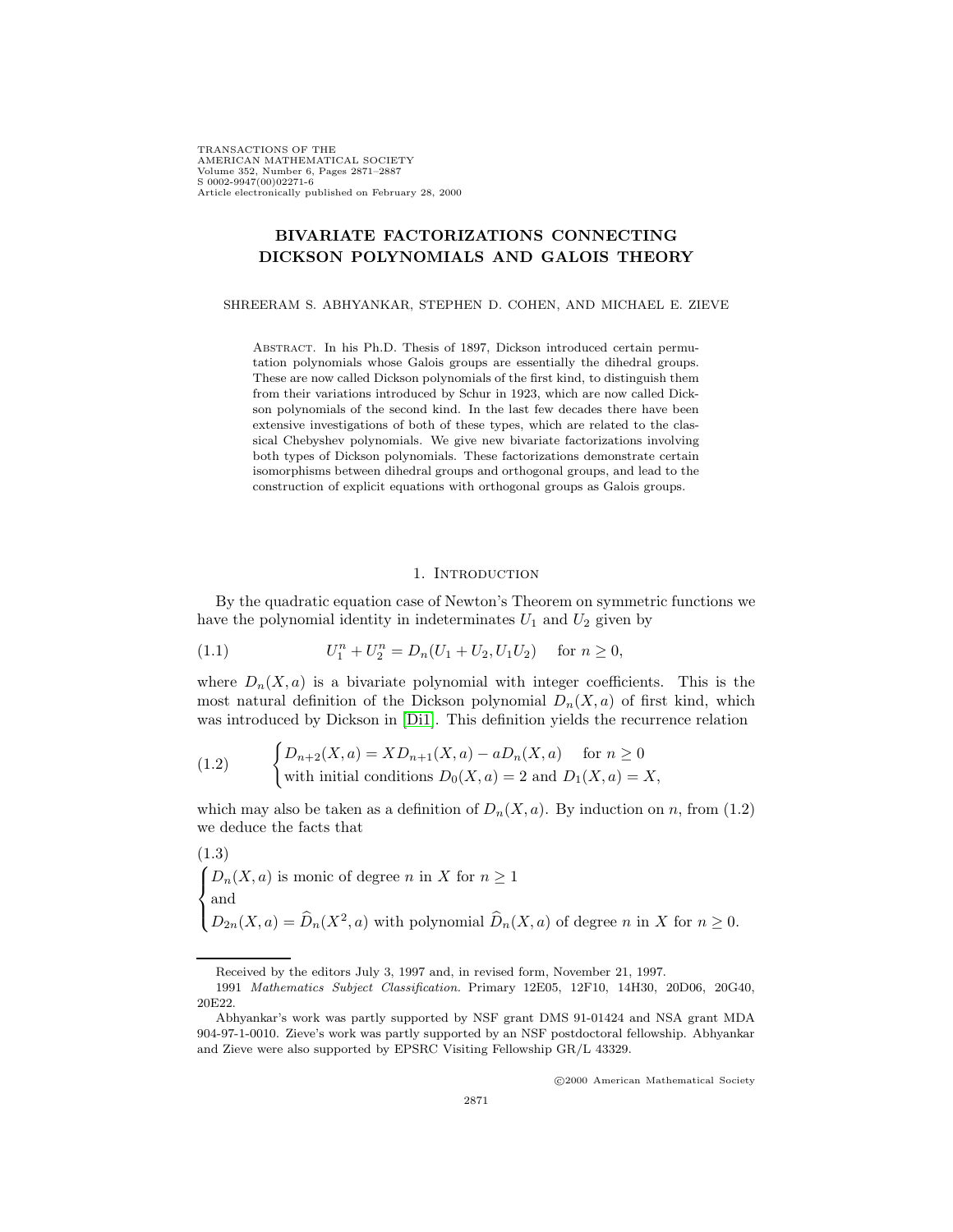By induction on  $n$ , from  $(1.2)$  we deduce special formulas for some coefficients of  $D_n(X, a)$ , saying that

(1.4) 
$$
\begin{cases}\n\text{coeff of } X^{n-2[n/2]} \text{ in } D_n(X, a) = (-a)^{[n/2]}2 & \text{for even } n \ge 0 \\
\text{and} \\
\text{coeff of } X^{n-2[n/2]} \text{ in } D_n(X, a) = (-a)^{[n/2]}n & \text{for odd } n \ge 1 \\
\text{and} \\
\text{coeff of } X^{n-2} \text{ in } D_n(X, a) = -an & \text{for } n \ge 2,\n\end{cases}
$$

where

[ $n/2$ ] denotes the largest integer  $\leq n/2$ .

More generally, by induction on  $n$ , from  $(1.2)$  we deduce the entire explicit formula

(1.5) 
$$
D_n(X, a) = \sum_{i=0}^{\lfloor n/2 \rfloor} \frac{n}{n-i} {n-i \choose i} (-a)^i X^{n-2i} \text{ for } n \ge 1.
$$

By putting  $U_1 = U$  and  $U_2 = \frac{a}{U}$  in (1.1), where U is another indeterminate, we get the functional equation

(1.6) 
$$
D_n(U + \frac{a}{U}, a) = U^n + \left(\frac{a}{U}\right)^n \quad \text{for } n \ge 0,
$$

and from this we deduce the recurrence relations

$$
(1.7) \tD_m(X, a)D_n(X, a) = D_{m+n}(X, a) + a^n D_{m-n}(X, a) \tfor m \ge n \ge 0
$$

and

(1.8) 
$$
D_{mn}(X, a) = D_m(D_n(X, a), a^n) \text{ for } m \ge 0 \text{ and } n \ge 0
$$

and

(1.9) 
$$
D_n(bX, b^2a) = b^n D_n(X, a) \quad \text{for } n \ge 0
$$

where the last equation may be regarded as a trivariate identity. From (1.6) we also deduce the recurrence relations

(1.10) 
$$
\begin{cases} D_{2n}(X,a) = (D_n(X,a))^2 - 2a^n & \text{for } n \ge 0\\ \text{and} \\ D_{2n+1}(X,a) = D_n(X,a)D_{n+1} - a^n X & \text{for } n \ge 0. \end{cases}
$$

By the quadratic equation case of Newton's Theorem on symmetric functions we also have the polynomial identity in indeterminates  $U_1$  and  $U_2$  given by

(1.11) 
$$
\frac{U_1^{n+1} - U_2^{n+1}}{U_1 - U_2} = E_n(U_1 + U_2, U_1 U_2) \text{ for } n \ge 0,
$$

 $\overline{\phantom{a}}$ 

where  $E_n(X, a)$  is a bivariate polynomial with integer coefficients. Again this is the most natural definition of the Dickson polynomial  $E_n(X, a)$  of second kind, which was introduced by Schur in [\[Sch\]](#page-16-1). This definition yields the recurrence relation

(1.12) 
$$
\begin{cases} E_{n+2}(X,a) = X E_{n+1}(X,a) - a E_n(X,a) & \text{for } n \ge 0 \\ \text{with initial conditions } E_0(X,a) = 1 \text{ and } E_1(X,a) = X, \end{cases}
$$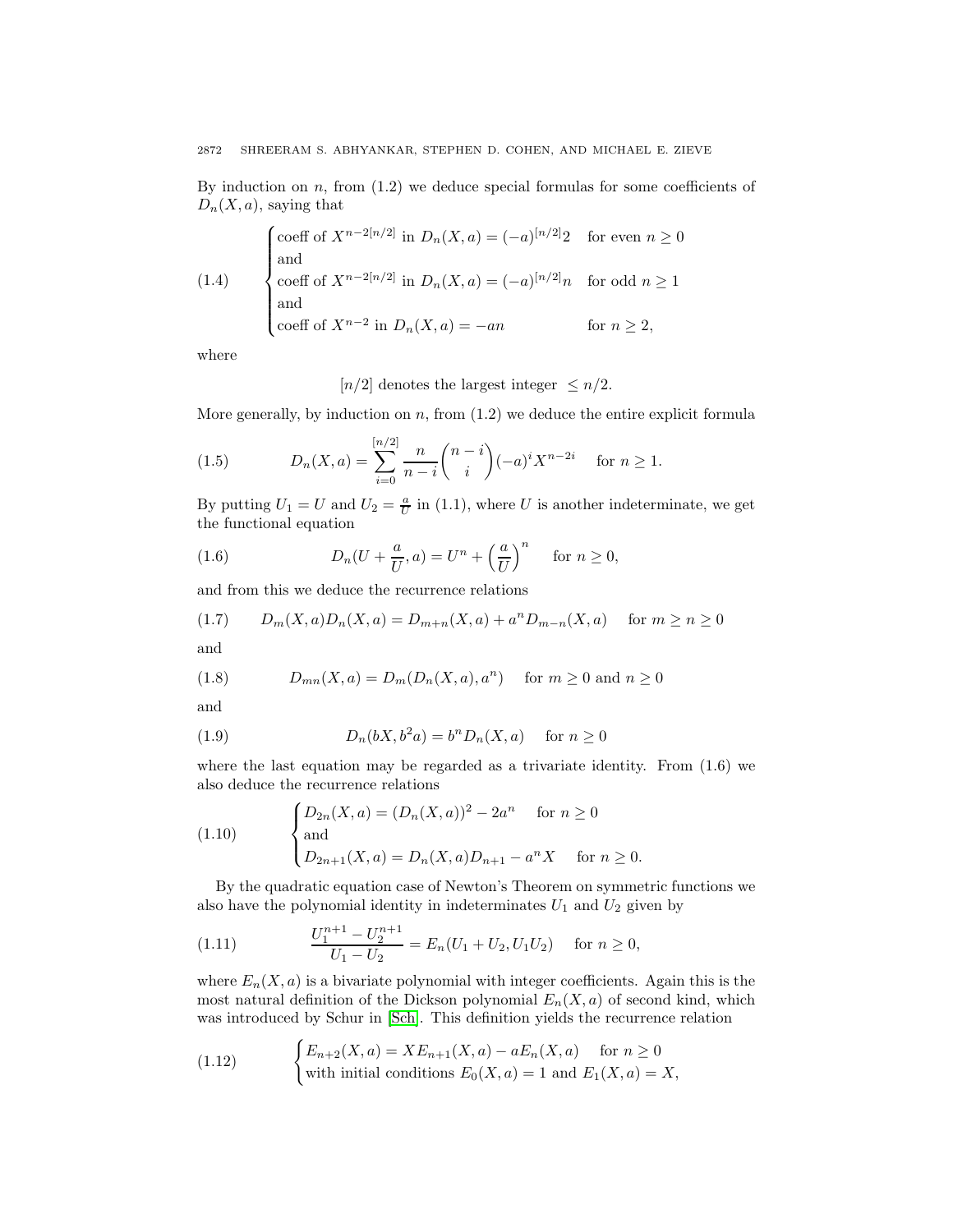which may also be taken as a definition of  $E_n(X, a)$ . By induction on n, from (1.12) we deduce the facts that

(1.13)  
\n
$$
\begin{cases}\nE_n(X, a) \text{ is monic of degree } n \text{ in } X \text{ for } n \ge 0 \\
\text{and} \\
E_{2n}(X, a) = \widehat{E}_n(X^2, a) \text{ with polynomial } \widehat{E}_n(X, a) \text{ of degree } n \text{ in } X \text{ for } n \ge 0.\n\end{cases}
$$

By induction on  $n$ , from  $(1.12)$  we deduce special formulas for some coefficients of  $E_n(X, a)$ , saying that

(1.14) 
$$
\begin{cases}\n\text{coeff of } X^{n-2[n/2]} \text{ in } E_n(X, a) = (-a)^{[n/2]} & \text{for even } n \ge 0 \\
\text{and} \\
\text{coeff of } X^{n-2[n/2]} \text{ in } E_n(X, a) = (-a)^{[n/2]}(n+1)/2 & \text{for odd } n \ge 1 \\
\text{and} \\
\text{coeff of } X^{n-2} \text{ in } E_n(X, a) = -a(n-1) & \text{for } n \ge 2.\n\end{cases}
$$

More generally, by induction on  $n$ , from  $(1.12)$  we deduce the entire explicit formula

(1.15) 
$$
E_n(X, a) = \sum_{i=0}^{\lfloor n/2 \rfloor} {n-i \choose i} (-a)^i X^{n-2i} \text{ for } n \ge 0.
$$

By putting  $U_1 = U$  and  $U_2 = a/U$  in (1.11), we get the functional equation

(1.16) 
$$
E_n(U + \frac{a}{U}, a) = \frac{U^{n+1} - (\frac{a}{U})^{n+1}}{U - \frac{a}{U}} \text{ for } n \ge 0,
$$

and from this we deduce the recurrence relations

$$
(1.17) \ E_m(X,a)E_n(X,a) = \frac{D_{m+n+2}(X,a) - a^{n+1}D_{m-n}(X,a)}{X^2 - 4a} \quad \text{for } m \ge n \ge 0
$$

and

(1.18) 
$$
E_m(D_n(X, a), a^n) = \frac{E_{mn+n-1}(X, a)}{E_{n-1}(X, a)} \quad \text{for } m \ge 0 \text{ and } n \ge 1
$$

and

(1.19) 
$$
E_n(bX, b^2a) = b^n E_n(X, a) \text{ for } n \ge 0.
$$

Finally, by induction on  $n$ , from  $(1.2)$  and  $(1.12)$  we deduce the recurrence relations

(1.20) 
$$
\begin{cases} D_{n+2}(X,a) = X E_{n+1}(X,a) - 2a E_n(X,a) & \text{for } n \ge 0 \\ \text{and} \\ E_n(X,a) = -a^{[n/2]} + \sum_{i=0}^{[n/2]} a^i D_{n-2i}(X,a) & \text{for even } n \ge 0 \\ \text{and} \\ E_n(X,a) = \sum_{i=0}^{[n/2]} a^i D_{n-2i}(X,a) & \text{for odd } n \ge 1. \end{cases}
$$

In Section 2 we shall review some more basic properties of Dickson polynomials, including their relationship with Chebyshev polynomials. Further discussion of Dickson polynomials can be found in the book [\[LMT\]](#page-16-2) and in the papers [\[CM1\]](#page-16-3) and [\[CM2\]](#page-16-4).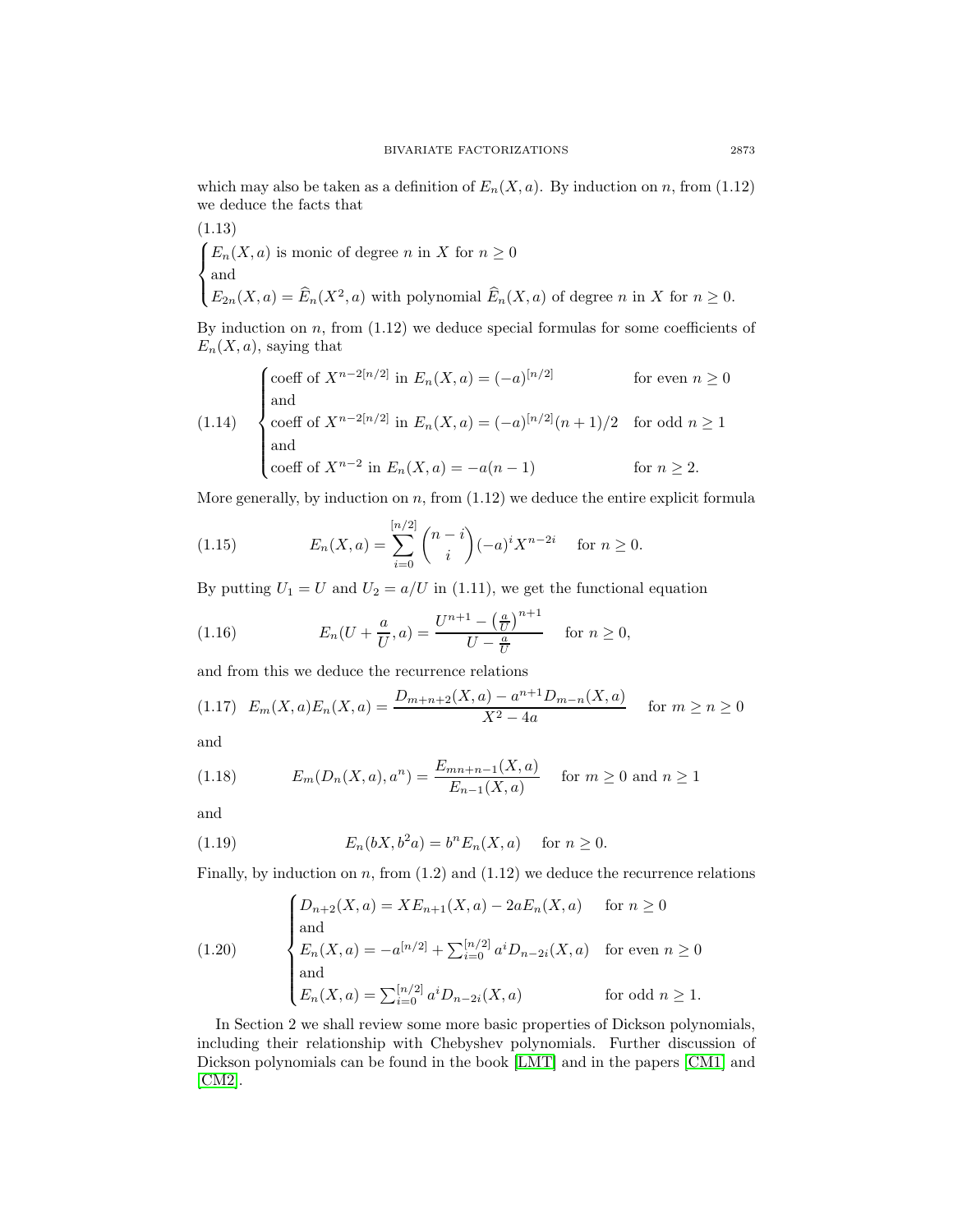Let  $q > 1$  be a power of a prime p, let  $k_p \subset \overline{k}_p$  be fields of characteristic p where  $\overline{k}_p$  is an algebraic closure of  $k_p$ , and let  $k_q$  be the splitting field of  $Y^q - Y$  over  $k_p$ in  $\overline{k}_p$ , i.e.,

$$
k_q = k_p(\text{GF}(q)) = \text{SF}(Y^q - Y, k_p) \subset \overline{k}_p.
$$

We shall now let a take various values in  $\overline{k}_p$ , and regard  $E_n(X, a)$  and  $D_n(Y, a)$ as members of the univariate polynomial rings  $\overline{k}_p[X]$  and  $\overline{k}_p[Y]$  respectively. In particular, let F be the monic polynomial of degree  $1 + q$  in Y over  $k_p[X]$  given by

$$
F(X,Y) = Y^{1+q} - E_q(X,1)Y + E_{q-1}(X,1),
$$

and let  $\Phi$  and  $\widehat{\Phi}$  be the monic polynomials of degree  $q^2 - 1$  and  $q^2$  in Y over  $k_p[X]$ given by

$$
\Phi(X,Y) = F(X, Y^{q-1}) = Y^{q^2 - 1} - E_q(X, 1)Y^{q-1} + E_{q-1}(X, 1)
$$

and

$$
\widehat{\Phi}(X,Y) = Y\Phi(X,Y) = Y^{q^2} - E_q(X,1)Y^q + E_{q-1}(X,1)Y.
$$

In Section 3 we shall prove the following Factorization Theorem (1.T1) about the polynomials F and  $\Phi$ , where  $\overline{F}$  and  $F^*$  are the monic polynomials of degree 2 and  $q-1$  in Y over  $k_p[X]$  given by

$$
\overline{F}(X,Y) = Y^2 - XY + 1
$$

and

$$
F^*(X,Y) = \sum_{i=0}^{q-1} E_i(X,1)Y^{q-1-i}
$$

and  $\overline{\Phi}$  and  $\Phi^*$  are the monic polynomials of degree  $2q - 2$  and  $(q - 1)^2$  in Y over  $k_p[X]$  given by

$$
\overline{\Phi}(X,Y)=\overline{F}(X,Y^{q-1})=Y^{2q-2}-XY^{q-1}+1
$$

and

$$
\Phi^*(X,Y) = F^*(X,Y^{q-1}) = \sum_{i=0}^{q-1} E_i(X,1) Y^{(q-1)(q-1-i)},
$$

and where, as usual,

$$
GF(q)^* = GF(q) \setminus \{0\}.
$$

**Factorization Theorem (1.T1).** In  $k_p[X, Y]$  we have the factorizations

$$
F(X,Y)=\overline{F}(X,Y)F^*(X,Y) \quad \text{ and } \quad \Phi(X,Y)=\overline{\Phi}(X,Y)\Phi^*(X,Y),
$$

where  $\overline{F}(X, Y)$  and  $\overline{\Phi}(X, Y)$  are irreducible in  $\overline{k}_p(X)[Y]$ , and in  $k_q[X, Y]$  we have the factorization

$$
\Phi^*(X,Y) = \prod_{a \in GF(q)^*} [D_{q-1}(Y,a) - X]
$$

of  $\Phi^*(X, Y)$  into the q - 1 monic polynomials  $D_{q-1}(Y, a) - X$  of degree q - 1 in Y over  $k_q[X]$ , each of which is irreducible in  $\overline{k}_p(X)[Y]$ . Moreover, if  $p = 2$  then  $F^*(X, Y)$  is irreducible in  $\overline{k}_p(X)[Y]$ .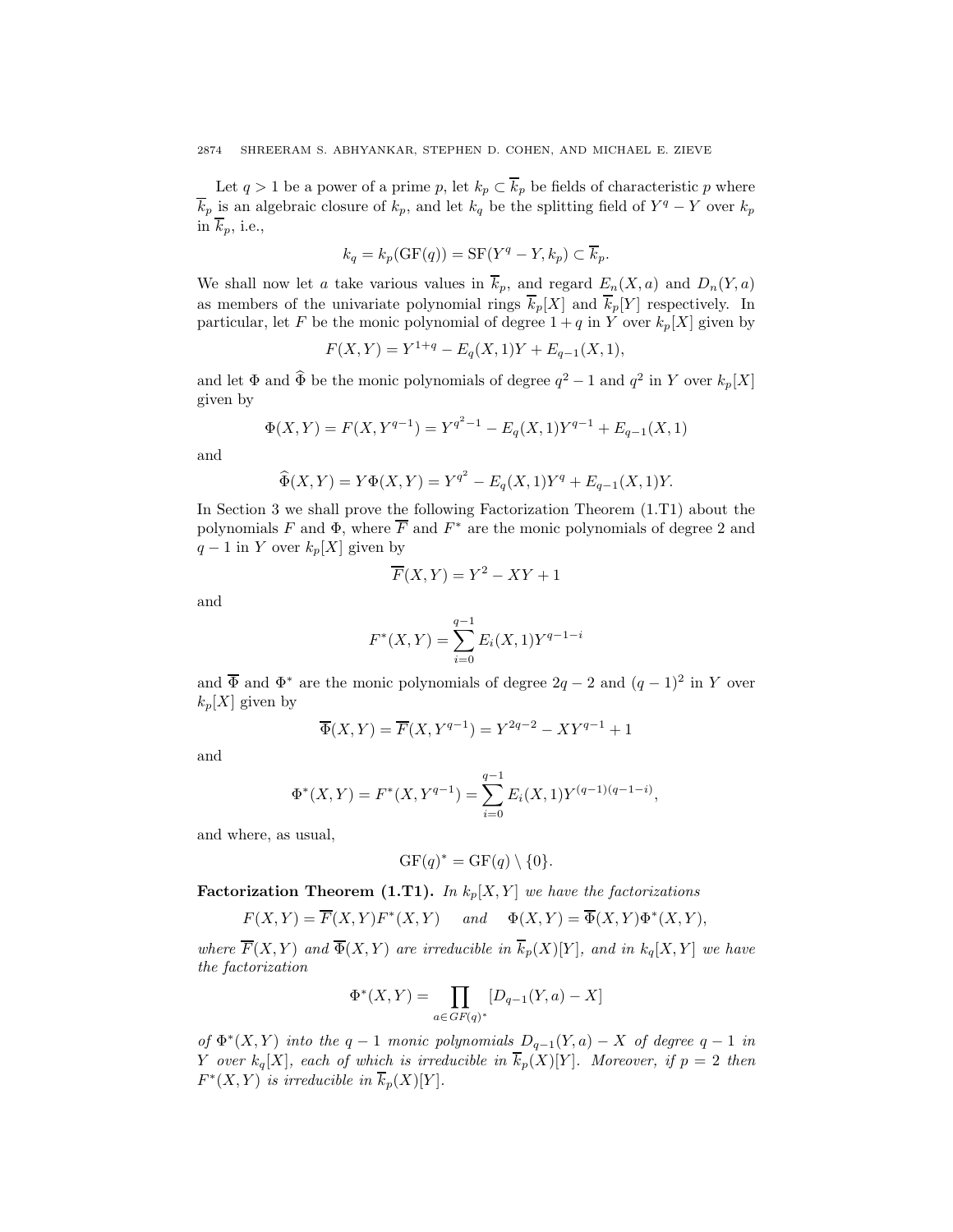In the case  $p > 2$ , in Section 3 we shall prove the following Supplementary Factorization Theorem (1.T2) about the polynomials  $F^*$  and  $\Phi^*$ , where, for  $1 \leq$  $j \leq 2$ ,  $F^{(j)}$  is the monic polynomial of degree  $(q-1)/2$  in Y over  $k_p[X]$  given by

$$
F^{(j)}(X,Y) = \sum_{i=0}^{(q-1)/2} (-1)^i \binom{(q-1)/2}{i} E_{2i}((X+(-1)^j 2)^{1/2}, (-1)^j) Y^{(q-1-2i)/2}
$$

and  $\Phi^{(j)}$  is the monic polynomial of degree  $(q-1)^2/2$  in Y over  $k_p[X]$  given by  $\Phi^{(j)}(X,Y) = F^{(j)}(X,Y^{q-1})$ 

$$
= \sum_{i=0}^{(q-1)/2} (-1)^i \binom{(q-1)/2}{i} E_{2i}((X+(-1)^j 2)^{1/2}, (-1)^j) Y^{(q-1)(q-1-2i)/2}
$$

with

$$
E_{2i}((X + (-1)^{j}2)^{1/2}, (-1)^{j}) = \widehat{E}_i(X + (-1)^{j}2, (-1)^{j}),
$$

and where

$$
\text{GF}(q)^{(1)} = \begin{cases} \text{the set of all squares in }\text{GF}(q)^{*} & \text{if } q \equiv 3 \pmod{4}, \\ \text{the set of all nonsquares in }\text{GF}(q)^{*} & \text{if } q \equiv 1 \pmod{4}, \end{cases}
$$

and

$$
GF(q)^{(2)} = \begin{cases} \text{the set of all squares in } GF(q)^* & \text{if } q \equiv 1 \pmod{4}, \\ \text{the set of all nonsquares in } GF(q)^* & \text{if } q \equiv 3 \pmod{4}. \end{cases}
$$

**Supplementary Factorization Theorem (1.T2).** If  $p > 2$ , then in  $k_p[X, Y]$  we have the factorizations

$$
F^*(X,Y) = F^{(1)}(X,Y)F^{(2)}(X,Y)
$$
 and  $\Phi^*(X,Y) = \Phi^{(1)}(X,Y)\Phi^{(2)}(X,Y)$ ,

where  $F^{(1)}(X, Y)$  and  $F^{(2)}(X, Y)$  are irreducible in  $\overline{k}_p(X)[Y]$ , and in  $k_q[X, Y]$  we have the factorization

$$
\Phi^{(j)}(X,Y) = \prod_{a \in \text{GF}(q)^{(j)}} [D_{q-1}(Y,a) - X] \quad \text{for } 1 \le j \le 2.
$$

In Section 3 we shall also prove the following Normic Theorem (1.T3), which expresses the above polynomials  $\Phi^*$  and  $\Phi^{(j)}$  as the field theoretic norms  $N_{k(X,Y^n)/k(X,Y^{mn})}(z)$  of certain elements  $z \in k(X,Y^n)$  relative to the field extensions  $k(X, Y^n)$  of  $k(X, Y^{mn})$ , where n and m are certain positive integers and k is any field between  $k_q$  and  $\overline{k}_p$ , and hence, in view of the above factorizations, provides alternative definitions of the above polynomials  $F, \Phi, F^*, \Phi^*, F^{(j)}$ , and  $\Phi^{(j)}$ .

**Normic Theorem (1.T3).** If k is any field between  $k_q$  and  $\overline{k}_p$  then, in the case  $p = 2$ , we have

$$
\Phi^*(X,Y) = N_{k(X,Y)/k(X,Y^{q-1})}(D_{q-1}(Y,1) - X),
$$

and, in the case  $p > 2$ , for any  $l_j \in GF(q)^{(j)}$  we have

$$
\Phi^{(j)}(X,Y) = N_{k(X,Y^2)/k(X,Y^{q-1})}(D_{q-1}(Y,l_j) - X) \quad \text{for } 1 \le j \le 2,
$$

where we note that we can always take  $l_2 = -1$ , and if  $q - 1$  is nondivisible by 4 we can also take  $l_1 = 1$ .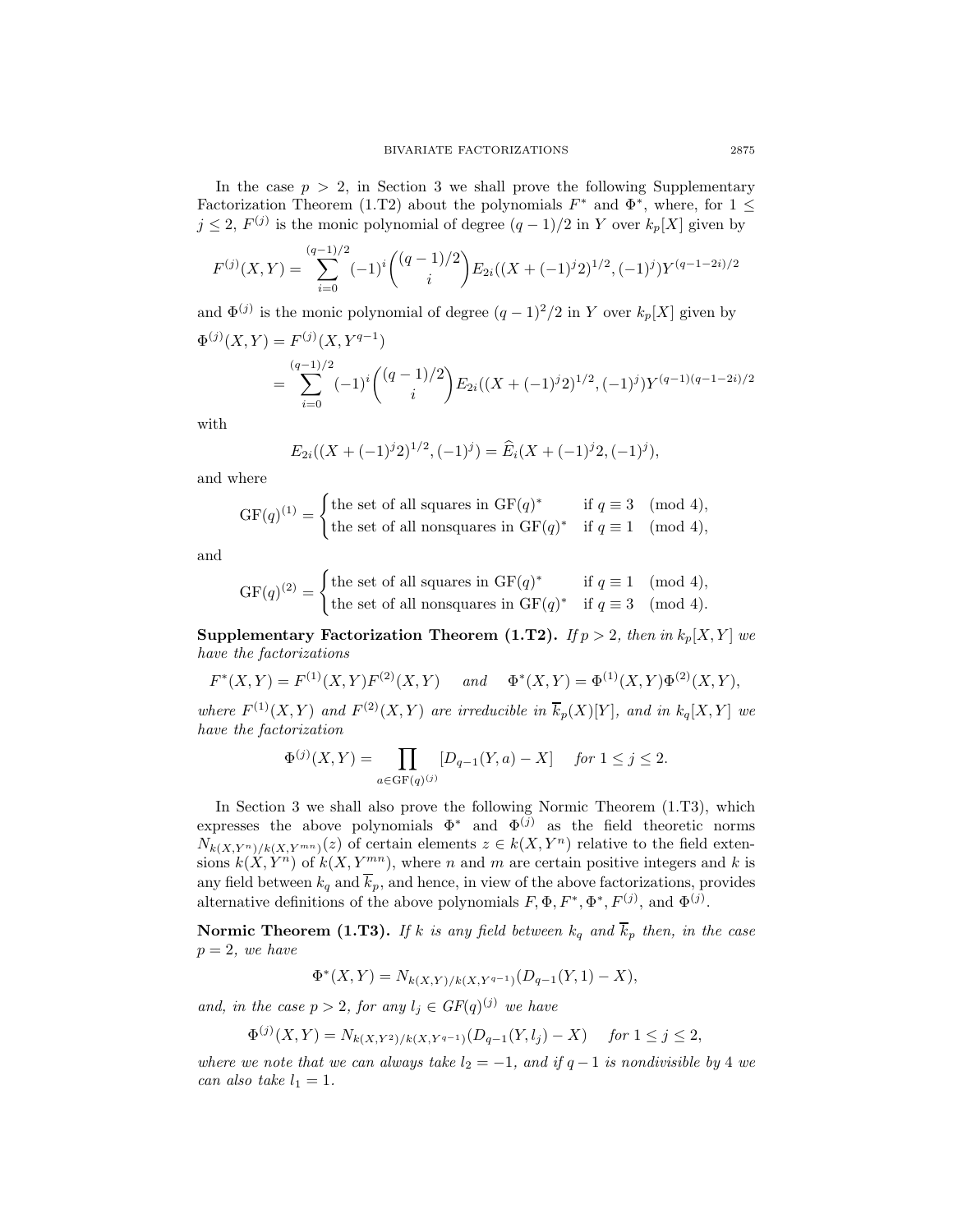In Section 4 we shall relate Dickson polynomials with dihedral groups. In particular, we shall prove the following Dihedral Theorem (1.T4), where, as usual, by  $Gal(L, K)$  we denote the Galois group of a Galois extension L of a field K, and by  $Gal(f, K)$  we denote the Galois group of a univariate separable polynomial f over  $K$ , i.e., the Galois group of the splitting field of f over K regarded as a permutation group on the roots of f. Moreover, for every positive integer n, by  $Z_n$  we denote the cyclic group of order n, and by  $DL_{2n}$  we denote the dihedral group of order  $2n$ which is defined as the semidirect product

$$
DL_{2n}=Z_n\rtimes Z_2,
$$

where the nonidentity element of  $Z_2$  acts on  $Z_n$  by sending every element to its inverse. Via its regular representation, we may regard  $DL_{2n}$  as a subgroup of the symmetric group  $S_{2n}$  on 2n letters. We also define the modified dihedral group  $MDL_n$  as the subgroup of  $S_n$  generated by the "rotation" *ρ* given by  $\rho(i) = i + 1$ or 1 according as  $1 \leq i < n$  or  $i = n$ , and the "reflection"  $\rho'$  given by  $\rho'(n) = n$ together with  $\rho'(i') = n - i'$  for  $1 \leq i' \leq n - 1$ . Note that then

$$
MDL_n \approx \begin{cases} DL_{2n} & \text{if } n \ge 3, \\ Z_n & \text{if } 1 \le n \le 2, \end{cases}
$$

where  $\approx$  denotes isomorphism.

**Dihedral Theorem (1.T4).** If a field k contains a primitive n-th root of 1, where n is a positive integer which is not divisible by the characteristic of  $k$ , then for any  $0 \neq a \in k$  we have  $Gal(D_n(Y, a) - X, k(X)) = MDL_n$ . Moreover, if k is a field between  $k_q$  and  $k_p$  and  $n = q - 1$  then we have the following:

 $(1.T4.1) Gal(\overline{\Phi}, k(X)) = DL_{2n} and Gal(\overline{F}, k(X)) = S_2;$ 

 $(1.T4.2) Gal(F^*, k(X)) = MDL_n$  for  $p = 2;$ 

 $(1. T4.3) \text{ Gal}(F^*, k(X)) \approx \text{Gal}(F^{(j)}, k(X)) = MDL_{n/2} \text{ for } p > 2 \ge j \ge 1 \text{ and }$  $q \neq 5$ ; and

 $(1. T4.4) \text{ Gal}(F^*, k(X)) = DL_4 \text{ and } \text{Gal}(F^{(j)}, k(X)) = MDL_2 \text{ for } 2 \ge j \ge 1 \text{ and }$  $q=5$ .

In Section 5 we shall show how the above factorizations illustrate certain relationships between dihedral groups and orthogonal groups. In particular we shall prove the following Orthogonal Theorem (1.T5); for the basic theory of the orthogonal groups  $O^+(2m, q)$  and their projectivizations  $PO^+(2m, q)$  see the book [\[Di2\]](#page-16-5) of Dickson or the book [\[KLi\]](#page-16-6) of Kleidman and Liebeck; indeed, one of the starting points of our present investigation was Proposition (2.9.1)(iii) on page 43 of [\[KLi\]](#page-16-6) stating that  $O^+(2,q) \approx DL_{2(q-1)}$ , and hence  $PO^+(2,q) \approx DL_{2(q-1)}$  or  $DL_{q-1}$  according as  $p = 2$  or  $p > 2$ .

**Orthogonal Theorem (1.T5).** If k is any field between  $k_q$  and  $\overline{k}_p$ , then for the polynomials  $\widehat{\Phi}$  and F we have  $Gal(\widehat{\Phi}, k(X)) = O^+(2,q)$  and  $Gal(F, k(X)) =$  $PO+(2, q)$ .

As noted in Theorem (b) of [\[Lie\]](#page-16-7), in its action on the  $2m-1$  dimensional projective space, PO<sup>+</sup>(2m, q) has two orbits of sizes  $(1 + q + \cdots + q^{m-1})(q^{m-1} + 1)$  and  $q^{m-1}(q^m-1)$  in the case  $p=2$ , and three orbits of sizes  $(1+q+\cdots+q^{m-1})(q^{m-1}+1)$ ,  $(1/2)q^{m-1}(q^m-1)$  and  $(1/2)q^{m-1}(q^m-1)$  in the case  $p > 2$ . Although in [\[Lie\]](#page-16-7) it is assumed that  $m \geq 2$ , these orbit sizes are valid also for  $m = 1$ . Thus, in its action on the projective line, the orbit sizes of  $O^+(2, q)$  are 2 and  $q - 1$  in the case  $p = 2$ ,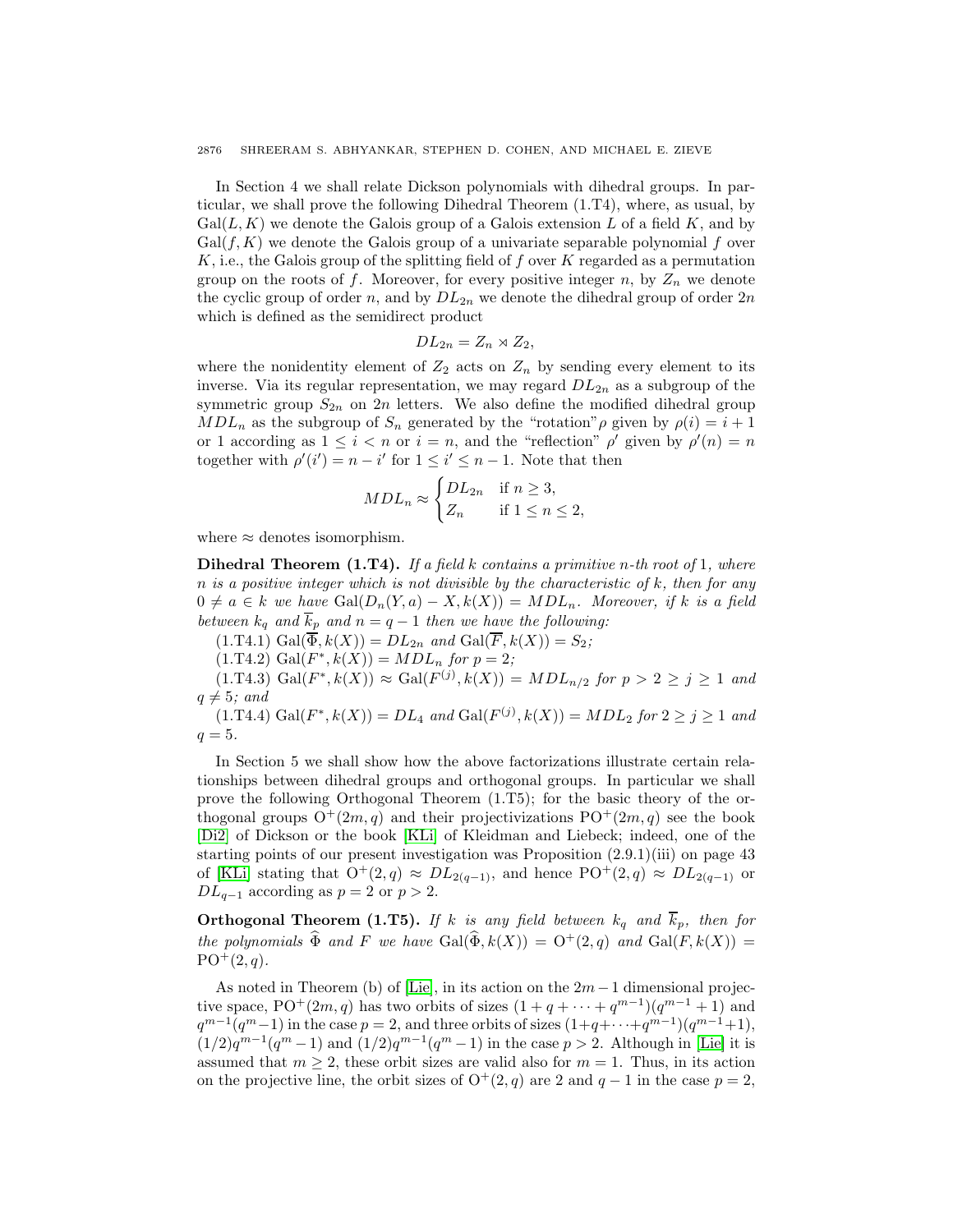and 2,  $\left(\frac{1}{2}\right)(q-1)$  and  $\left(\frac{1}{2}\right)(q-1)$  in the case  $p > 2$ . This is in accordance with the Y-degrees of the factors  $\overline{F}$  and  $F^*$  of F in the case  $p = 2$ , and the factors  $\overline{F}$ ,  $F^{(1)}$ and  $F^{(2)}$  of F in the case  $p > 2$ . This prediction of the degrees of the factors was the primary starting point of our present investigation, which consisted in a search for suitable polynomials  $F$  and  $\Phi$ . All this becomes even more significant in the construction of equations with Galois groups  $O^+(2m, q)$  and  $PO^+(2m, q)$  for  $m > 1$ , which will be discussed elsewhere. For analogous construction of equations with the orthogonal groups  $O^-(2m, q)$  and  $PO^-(2m, q)$  as groups, see [\[Ab7\]](#page-16-8). Likewise, for the construction of equations with linear, unitary and symplectic groups see [\[Ab3\]](#page-16-9), [\[Ab5\]](#page-16-10) and [\[Ab6\]](#page-16-11) respectively. Moreover, for an overview of the construction of equations see [\[Ab4\]](#page-16-12) and [\[Ab8\]](#page-16-13), and for algebro-geometric background see [\[Ab1\]](#page-16-14) and [\[Ab2\]](#page-16-15). A review of all these groups can be found in the papers [\[Ab2\]](#page-16-15)–[\[Ab8\]](#page-16-13) as well as the books [\[Di2\]](#page-16-5) and [\[KLi\]](#page-16-6).

# 2. Remarks on the Algebra of Dickson Polynomials

In Remarks (2.1) to (2.4), we shall again regard  $D_n(X, a)$  and  $E_n(X, a)$  as bivariate polynomials with integer coefficients.

*Remark* 2.1. For  $n \geq 1$  and another indeterminate Y, we get

$$
(Y^{2} - XY + 1) \sum_{i=0}^{n} D_{i}(X, 1)Y^{n-i} = D_{0}(X, 1)Y^{n+2} + [D_{1}(X, 1) - XD_{0}(X, 1)]Y^{n+1}
$$

$$
- [XD_{n}(X, 1) - D_{n-1}(X, 1)]Y + D_{n}(X, 1)
$$

$$
+ \sum_{i=0}^{n-2} [D_{i+2}(X, 1) - XD_{i+1}(X, 1) + D_{i}(X, 1)]Y^{n-i},
$$

and by (1.2) the RHS equals  $2Y^{n+2} - XY^{n+1} - D_{n+1}(X, 1)Y + D_n(X, 1)$ ; hence

$$
(2.1.1) \quad \begin{cases} \text{letting } \widetilde{D}_n(X,Y) = 2Y^{n+2} - XY^{n+1} - D_{n+1}(X,1)Y + D_n(X,1) \\ \text{we have } \widetilde{D}_n(X,Y) = (Y^2 - XY + 1) \sum_{i=0}^n D_i(X,1)Y^{n-i} \text{ for } n \ge 1. \end{cases}
$$

For  $n \geq 1$ , we also get

$$
(Y^{2} - XY + 1) \sum_{i=0}^{n} E_{i}(X, 1)Y^{n-i} = E_{0}(X, 1)Y^{n+2} + [E_{1}(X, 1) - XE_{0}(X, 1)]Y^{n+1}
$$

$$
- [XE_{n}(X, 1) - E_{n-1}(X, 1)]Y + E_{n}(X, 1)
$$

$$
+ \sum_{i=0}^{n-2} [E_{i+2}(X, 1) - XE_{i+1}(X, 1) + E_{i}(X, 1)]Y^{n-i}
$$

and by (1.12) the RHS equals  $Y^{n+2} - E_{n+1}(X, 1)Y + E_n(X, 1)$ ; hence

$$
(2.1.2) \quad \begin{cases} \text{letting } \widetilde{E}_n(X,Y) = Y^{n+2} - E_{n+1}(X,1)Y + E_n(X,1) \\ \text{we have } \widetilde{E}_n(X,Y) = (Y^2 - XY + 1) \sum_{i=0}^n E_i(X,1)Y^{n-i} \text{ for } n \ge 1. \end{cases}
$$

Remark 2.2. In the notation of (2.1.2), the fact that  $Y^2 - XY + 1$  divides  $\widetilde{E}_n(X, Y)$ as a polynomial in X and Y, i.e., equivalently, the fact that  $Y - X + Y^{-1}$  divides  $E_n(X, Y)$  as a polynomial in X over the rational function field in Y, can also be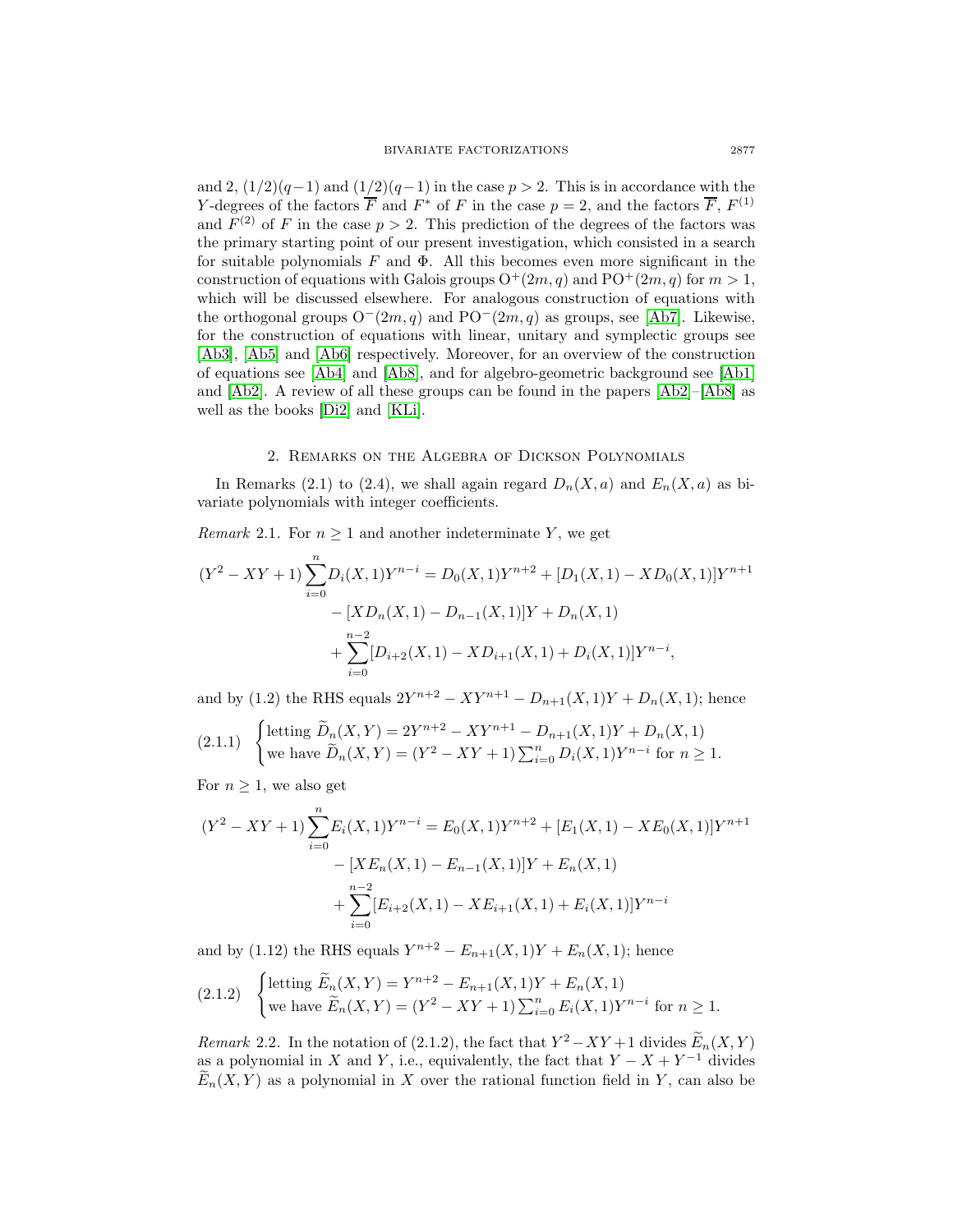seen by noting that by (1.16) we have

$$
\widetilde{E}_n(Y+Y^{-1},Y) = Y^{n+2} - \frac{(Y^{n+2} - Y^{-n-2})Y}{Y-Y^{-1}} + \frac{Y^{n+1} - Y^{-n-1}}{Y-Y^{-1}}
$$

and, by cancelling like terms with opposite signs, the RHS equals zero, and hence

(2.2.1) 
$$
\widetilde{E}_n(Y + Y^{-1}, Y) = 0.
$$

Here, instead of using  $(1.16)$  we could use  $(1.6)$  and  $(1.20)$ . Similarly, in the notation of (2.1.1), the fact that  $Y^2 - XY + 1$  divides  $\widetilde{D}_n(X, Y)$  as a polynomial in X and Y, i.e., equivalently, the fact that  $Y - X + Y^{-1}$  divides  $\widetilde{D}_n(X, Y)$  as a polynomial in  $X$  over the rational function field in  $Y$ , can be seen by noting that by  $(1.6)$  we have

(2.2.2) 
$$
\widetilde{D}_n(Y + Y^{-1}, Y) = 0.
$$

Remark 2.3. Although we shall not use it in this paper, to explain the relationship of the Dickson polynomials with the Chebyshev polynomials  $T_n(X)$  and  $U_n(X)$ , respectively of first and second kind, we note that, over the complex field, for  $n \geq 0$ , these are defined by the trigonometric identities

(2.3.1) 
$$
\cos(n\Theta) = T_n(\cos \Theta) \quad \text{and} \quad \frac{\sin((n+1)\Theta)}{\sin \Theta} = U_n(\cos \Theta),
$$

and, say by  $(1.2)$  and  $(1.12)$ , we deduce that

(2.3.2) 
$$
D_n(X,1) = 2T_n(X/2) \text{ and } E_n(X,1) = U_n(X/2).
$$

Remark 2.4. Letting  $\xi$  be a primitive (2n)-th root of 1 and  $\eta$  be a primitive  $(n+1)$ th root of 1, by putting  $X = U + aU^{-1}$  in (1.6) and (1.16) we get the factorizations

$$
(2.4.1) \tD_n(X, a) = X^{n-2[n/2]} \prod_{i=1}^{[n/2]} [X^2 - (2 + \xi^{2i-1} + \xi^{2n-2i+1})a] \tfor n \ge 1
$$

and

$$
(2.4.2) \t E_n(X, a) = X^{n-2[n/2]} \prod_{i=1}^{[n/2]} [X^2 - (2 + \eta^i + \eta^{n+1-i})a] \quad \text{for } n \ge 0
$$

and

$$
(2.4.3) \t E_{2n-1}(X,a) = E_{n-1}(X,a)D_n(X,a) \t for n \ge 1.
$$

Remark 2.5. Recalling that  $k_p$  is a field of characteristic  $p > 0$  and  $q > 1$  is a power of p, and regarding  $D_n(X, a)$  and  $E_n(X, a)$  as members of  $k_p[X]$  with  $a \in k_p$ , by (1.6) and (1.16) we get

(2.5.1) 
$$
D_q(X, a) = X^q \in k_p[X] \quad \text{for } a \in k_p
$$

and

$$
(2.5.2) \qquad E_{q-1}(X,a) = \begin{cases} X^2 - 4a)^{(q-1)/2} \in k_p[X] & \text{for } q \text{ odd and } a \in k_p, \\ X^{q-1} & \text{for } q \text{ even and } a \in k_p, \end{cases}
$$

where we note that these identities can also be deduced respectively from  $(2.4.1)$ and  $(2.4.2)$  by "reduction mod p." For use in the proof of Theorem  $(1.T2)$  to be given in Section 3, we note that by (1.4) we also have

$$
D_{q-1}(0, a) = (-a)^{(q-1)/2}2
$$
 for  $p > 2$  and  $0 \neq a \in \text{GF}(q)$ ,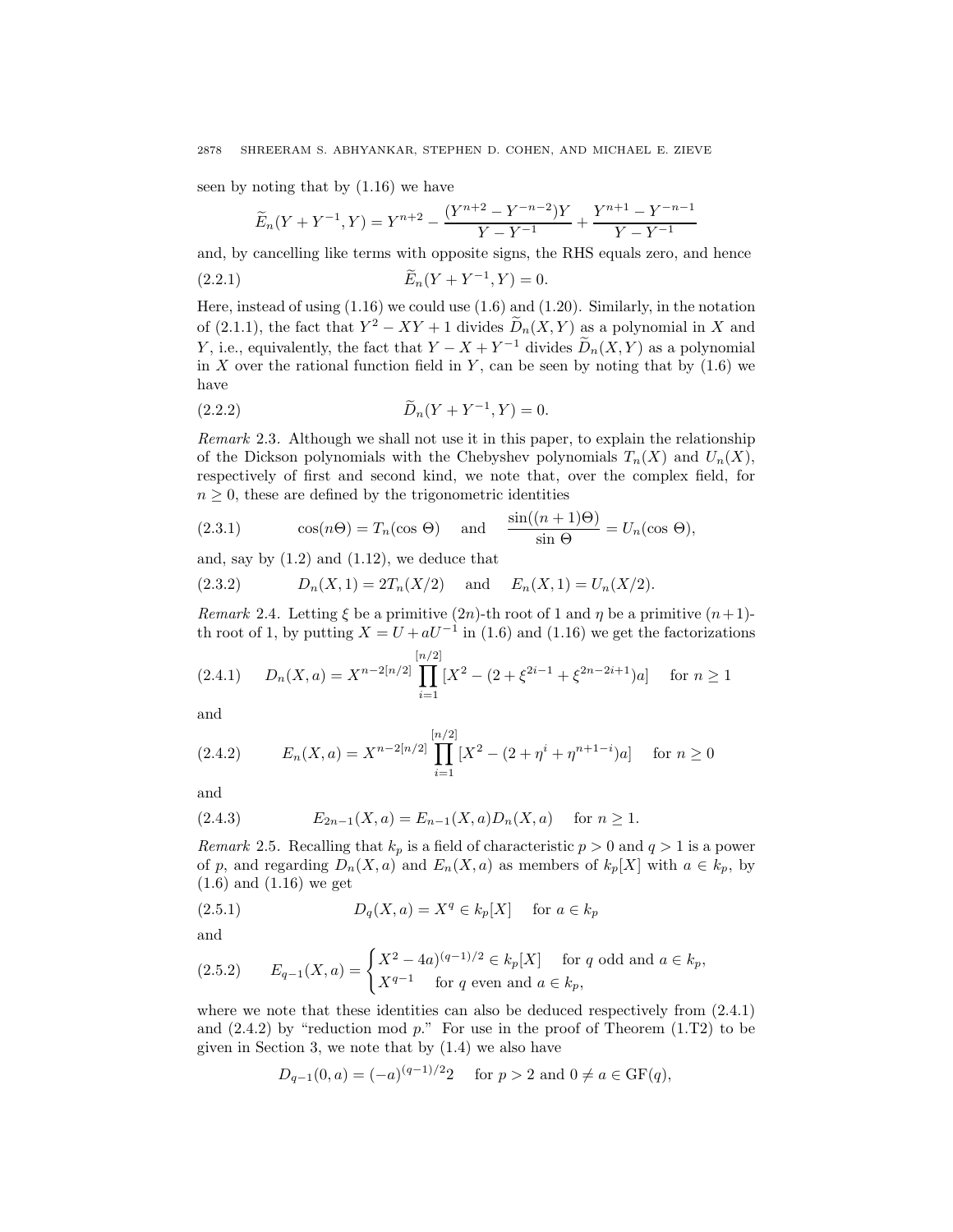and hence by  $(2.5.2)$  we get

$$
E_{q-1}((D_{q-1}(0,a) + (-1)^j 2)^{1/2}, (-1)^j) = [(-a)^{(q-1)/2} 2 + (-1)^j 2 - (-1)^j 4]^{(q-1)/2}
$$
  
for  $p > 2 \ge j \ge 1$  and  $0 \ne a \in \text{GF}(q)$ ,

and therefore

(2.5.3) 
$$
\begin{cases} E_{q-1}((D_{q-1}(0,a) + (-1)^j 2)^{1/2}, (-1)^j) \neq 0\\ \text{for } p > 2 \geq j \geq 1 \text{ and } a \in \text{GF}(q)^* \setminus \text{GF}(q)^{(j)}\\ \text{with } \text{GF}(q)^* \text{ and } \text{GF}(q)^{(j)} \text{ as in Section 1.} \end{cases}
$$

# 3. Factorizations

To prove Theorems (1.T1)–(1.T3), let the notation be as in Section 1.

For  $a \in \text{GF}(q)^*$ , letting  $n = q - 1$ , and letting  $(\mu, \nu) = (1, 0)$  or  $(0, 1)$  according as q is even or odd, successively by  $(2.5.1)$ ,  $(1.20)$ ,  $(1.8)$ , and  $(1.7)$  we see that

$$
\hat{\Phi}(D_{q-1}(Y,a),Y) = D_{(n+1)(n+1)}(Y,a) - D_{n+1}(Y,a)E_{n+1}(D_n(Y,a),1) + D_1(Y,a)E_n(D_n(Y,a),1)
$$
\n
$$
= D_{(n+1)(n+1)}(Y,a) + \mu D_{n+1}(Y,a) - \nu D_1(Y,a)
$$
\n
$$
- \left[ D_{n+1}(Y,a) \sum_{i=0}^{[(n+1)/2]} D_{n+1-2i}(D_n(Y,a),1) \right] + \left[ D_1(Y,a) \sum_{i=0}^{[n/2]} D_{n-2i}(D_n(Y,a),1) \right]
$$
\n
$$
= D_{(n+1)(n+1)}(Y,a) + \mu D_{n+1}(Y,a) - \nu D_1(Y,a)
$$
\n
$$
- \left[ D_{n+1}(Y,a) \sum_{i=0}^{[(n+1)/2]} D_{(n+1-2i)n}(Y,a) \right] + \left[ D_1(Y,a) \sum_{i=0}^{[n/2]} D_{(n-2i)n}(Y,a) \right]
$$
\n
$$
= D_{(n+1)(n+1)}(Y,a) + \mu D_{n+1}(Y,a) - \nu D_1(Y,a)
$$
\n
$$
- \left[ \sum_{i=0}^{[(n+1)/2]} D_{(n+2-2i)n+1}(Y,a) \right] + \left[ \sum_{i=0}^{[n/2]} D_{(n-2i)n+1}(Y,a) \right]
$$
\n
$$
- a \left[ \sum_{i=0}^{[(n+1)/2]-1} D_{(n-2i)n-1}(Y,a) \right] - \nu D_1(Y,a) - \mu D_{n+1}(Y,a)
$$
\n
$$
+ a \left[ \sum_{i=0}^{[n/2]-\nu} D_{(n-2i)n-1}(Y,a) \right] + \nu D_1(Y,a)
$$
\n
$$
= 0,
$$

where the last equality follows by cancelling like terms with opposite signs. Alternatively, for  $a \in \text{GF}(q)^*$ , by putting  $Y = U + aU^{-1}$ , successively by (1.6) and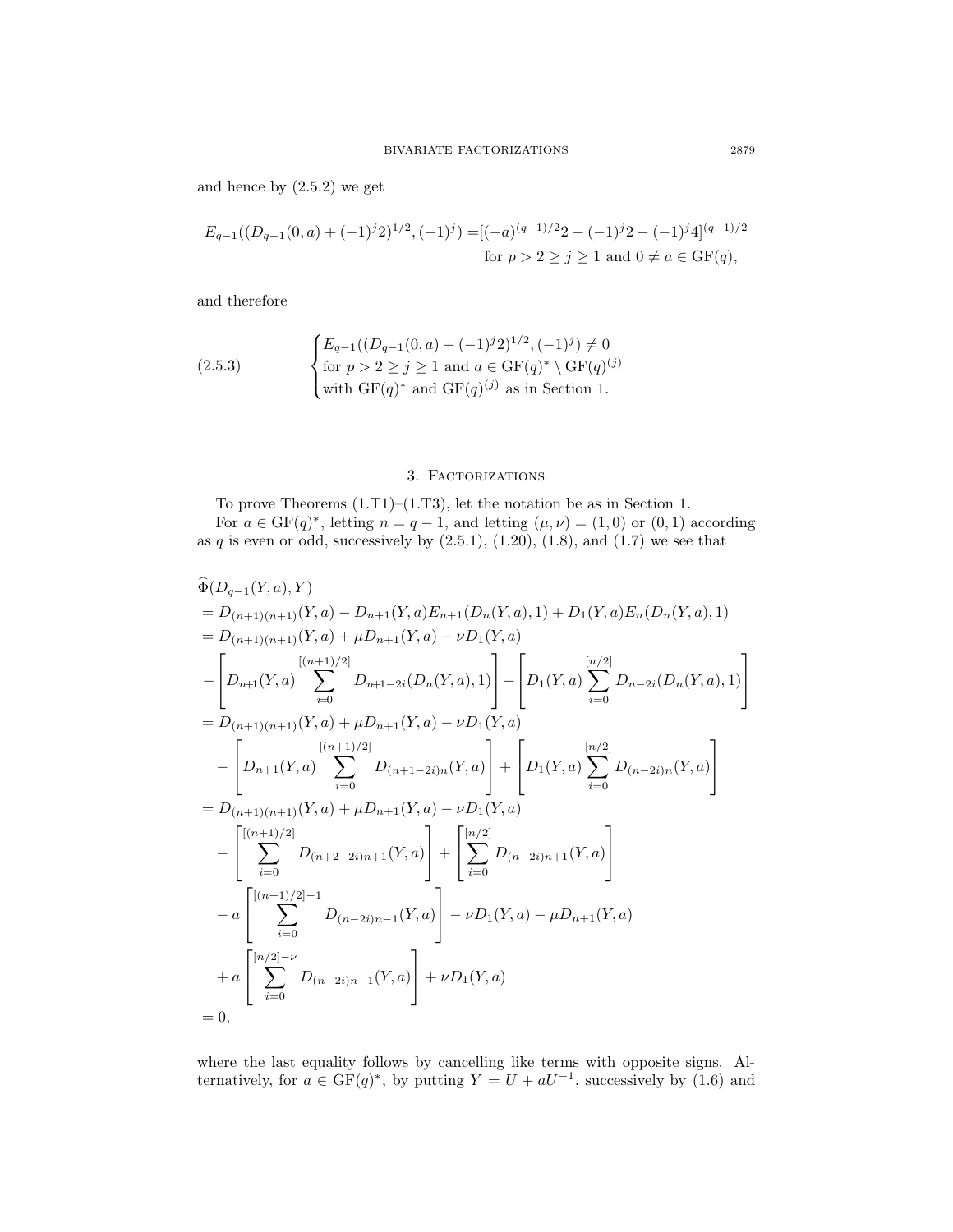(1.16) we get

$$
\begin{split}\n\widehat{\Phi}(D_{q-1}(Y,a),Y) \\
&= (u^{q^2} + au^{-q^2}) - (u^q + au^{-q})e_q(u^{q-1} + u^{1-q}, 1) + (U + aU^{-1})E_{q-1}(U^{q-1} + U^{1-q}, 1) \\
&= \frac{(U^{q^2} + aU^{-q^2})(U^{q-1} - U^{1-q})}{U^{q-1} - U^{1-q}} \\
&- \frac{(U^q + aU^{-q})(U^{q^2-1} - U^{1-q^2})}{U^{q-1} - U^{1-q}} + \frac{(U + aU^{-1})(U^{q^2-q} - U^{q-q^2})}{U^{q-1} - U^{1-q}} \\
&= 0,\n\end{split}
$$

where the last equality follows by cancelling like terms with opposite signs. Thus we have given two proofs of the fact that

(3.1) 
$$
\widehat{\Phi}(D_{q-1}(Y,a), Y) = 0 \quad \text{for all } a \in \mathrm{GF}(q)^*.
$$

If  $p > 2$ , then, putting  $X = U^2 + U^{-2}$  so that  $(X + (-1)^j 2)^{1/2} = U + (-1)^j U^{-1}$ for  $1 \leq j \leq 2$ , by  $(1.16)$  we get

$$
F^*(X,Y) = \sum_{i=0}^{q-1} \frac{(U^{2i+2} - U^{-2-2i})Y^{q-1-i}}{U^2 - U^{-2}}
$$

and

$$
\prod_{j=1}^{2} F^{(j)}(X,Y) = \prod_{j=1}^{2} \left[ \sum_{i=0}^{(q-1)/2} \frac{(-1)^i \binom{(q-1)/2}{i} \left( U^{2i+1} - (-1)^j U^{-1-2i} \right) Y^{(q-1-2i)/2}}{U - (-1)^j U^{-1}} \right]
$$

and by rearranging terms we see that

the RHS of the above equation for  $F^*(X, Y)$ 

$$
= \frac{\left(U^2 \sum_{i=0}^{q-1} U^{2i} Y^{q-1-i}\right) - \left(U^{-2} \sum_{i=0}^{q-1} U^{-2i} Y^{q-1-i}\right)}{U^2 - U^{-2}}
$$
  
= 
$$
\frac{U^2 (Y - U^2)^{q-1} - U^{-2} (Y - U^{-2})^{q-1}}{U^2 - U^{-2}}
$$
  
= 
$$
\prod_{j=1}^{2} \left[ \frac{U(Y - U^2)^{(q-1)/2} - (-1)^j U^{-1} (Y - U^{-2})^{(q-1)/2}}{U - (-1)^j U^{-1}} \right]
$$
  
= the RHS of the above equation for 
$$
\prod_{j=1}^{2} F^{(j)}(X, Y),
$$

where the second and third equalities follow by using the identities  $(A - B)^{q-1}$  =  $\sum_{i=0}^{q-1} B^i A^{q-1-i}$  and  $A^2 - B^2 = \prod_{j=1}^2 [A - (-1)^j B]$  respectively, and the fourth equality follows by using the binomial theorem. Thus

(3.2) 
$$
F^*(X,Y) = F^{(1)}(X,Y)F^{(2)}(X,Y) \text{ if } p > 2,
$$

and hence

(3.3) 
$$
\Phi^*(X, Y) = \Phi^{(1)}(X, Y)\Phi^{(2)}(X, Y) \text{ if } p > 2.
$$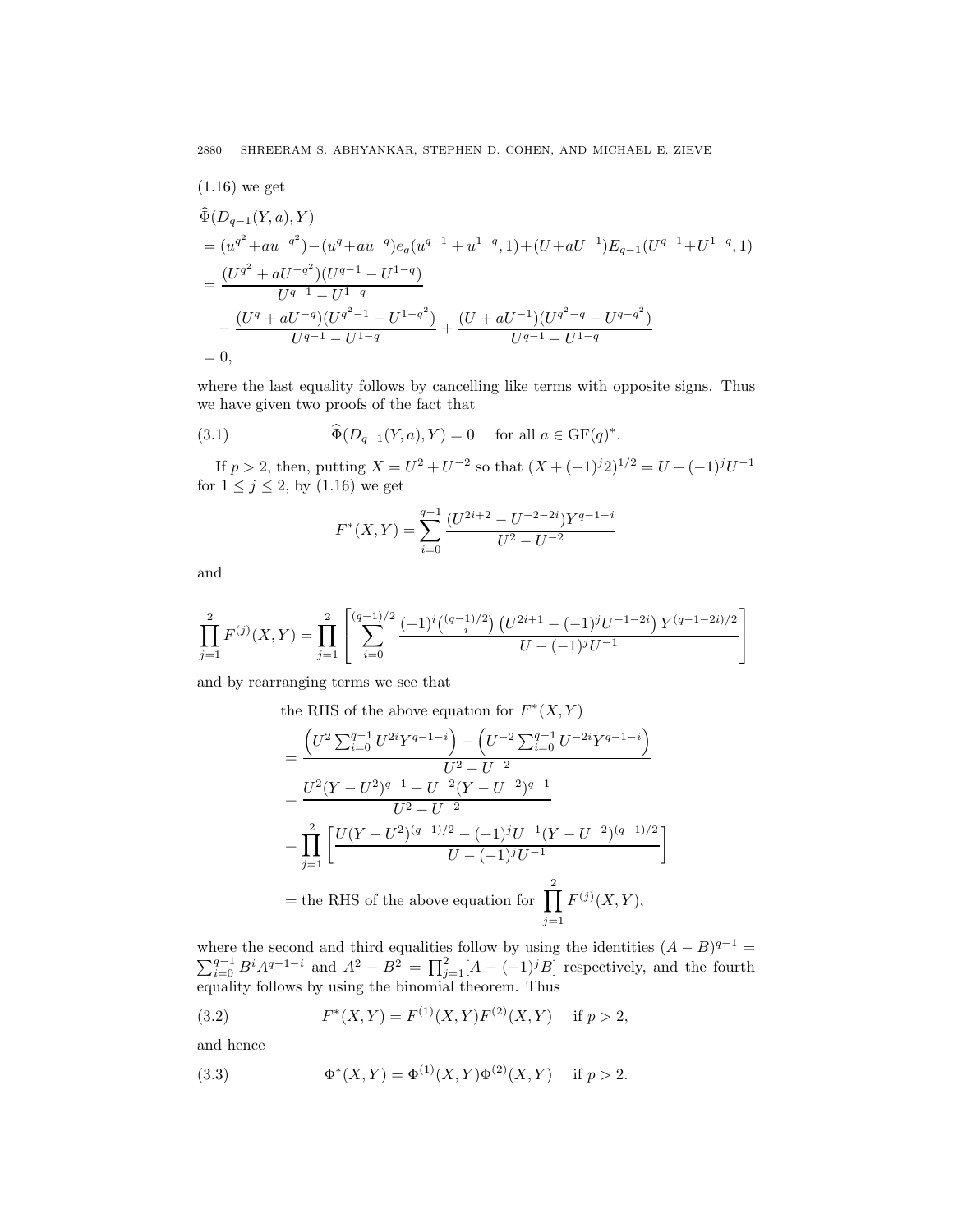By  $(2.1.2)$  we have

(3.4) 
$$
F(X,Y) = \overline{F}(X,Y)F^*(X,Y),
$$

and hence we get

(3.5) 
$$
\Phi(X,Y) = \overline{\Phi}(X,Y)\Phi^*(X,Y),
$$

and, by linearity in  $X$ , we see that

(3.6) 
$$
\begin{cases} \overline{F}(X,Y) \text{ and } \overline{\Phi}(X,Y) \text{ are irreducible in } \overline{k}_p(X)[Y], \\ \text{and so is } D_{q-1}(Y,a) - X \text{ for any } a \in \mathrm{GF}(q)^*.\end{cases}
$$

Now clearly

$$
\overline{\Phi}(X,Y) = Y^{q-1}(Y^{q-1} + Y^{1-q} - X)
$$

and

$$
D_{q-1}(Y,a) \neq Y^{q-1} + Y^{1-q}
$$
 for all  $a \in \text{GF}(q)^*$ ,

and hence

(3.7) 
$$
\overline{\Phi}(D_{q-1}(Y,a),Y) \neq 0 \quad \text{ for all } a \in \mathrm{GF}(q)^*.
$$

By (1.4) we also see that

(3.8) 
$$
D_{q-1}(Y,a) \neq D_{q-1}(Y,b) \quad \text{for all } a \neq b \text{ in } GF(q)^*,
$$

and therefore, working with polynomials in X over  $k_q[Y]$ , by (3.1) and (3.5) we conclude that

(3.9) 
$$
\Phi^*(X,Y) = \prod_{a \in {\rm GF}(q)^*} [D_{q-1}(Y,a) - X].
$$

By  $(2.5.3)$  we see that

$$
(3.10) \quad \Phi^{(j)}(D_{q-1}(0,a),0) \neq 0 \quad \text{if } p > 2 \ge j \ge 1 \text{ and } a \in \text{GF}(q)^* \setminus \text{GF}(q)^{(j)},
$$

and hence

$$
(3.11) \quad \Phi^{(j)}(D_{q-1}(Y,a), Y) \neq 0 \quad \text{if } p > 2 \ge j \ge 1 \text{ and } a \in \text{GF}(q)^* \setminus \text{GF}(q)^{(j)}.
$$

Therefore, again working with polynomials in X over  $k_q[Y]$ , by (3.3) and (3.9) we conclude that

(3.12) 
$$
\Phi^{(j)}(X,Y) = \prod_{a \in \text{GF}(q)^{(j)}} [D_{q-1}(Y,a) - X] \quad \text{if } p > 2 \ge j \ge 1.
$$

Upon letting  $\zeta$  be a primitive  $(q-1)$ -th root of 1 in GF $(q)$ , by  $(1.9)$  we get

(3.13) 
$$
D_{q-1}(\zeta^r Y, a) = D_{q-1}(Y, a\zeta^{-2r})
$$
 for  $1 \le r \le q-1$  and  $a \in \text{GF}(q)^*.$ 

In view of  $(3.13)$ , by  $(3.8)$  and  $(3.9)$  we see that

(3.14) 
$$
\begin{cases} \text{if } p = 2 \text{, then we have} \\ D_{q-1}(\zeta^r Y, 1) \neq D_{q-1}(\zeta^s Y, 1) \text{ for } 1 \leq r < s \leq q-1, \\ \text{and } \Phi^*(X, Y) = \prod_{1 \leq r \leq q-1} [D_{q-1}(\zeta^r Y, 1) - X]. \end{cases}
$$

For a moment assume that  $p = 2$ ; then upon letting  $J' = \overline{k}_p(X, Y)$  and  $J =$  $\overline{k}_p(X, Y^{q-1})$  we see that J' is a Galois extension of J and, for  $1 \le r \le q-1$ , the  $q-1$  members of  $Gal(J', J)$  are given by  $Y \mapsto \zeta^r Y$ ; therefore by (3.14) it follows that  $\Phi^*(X, Y) = N_{J'/J}(D_{q-1}(Y, 1) - X)$  and  $F^*(X, Y)$  is irreducible in  $\overline{k}_p(X)[Y]$ ;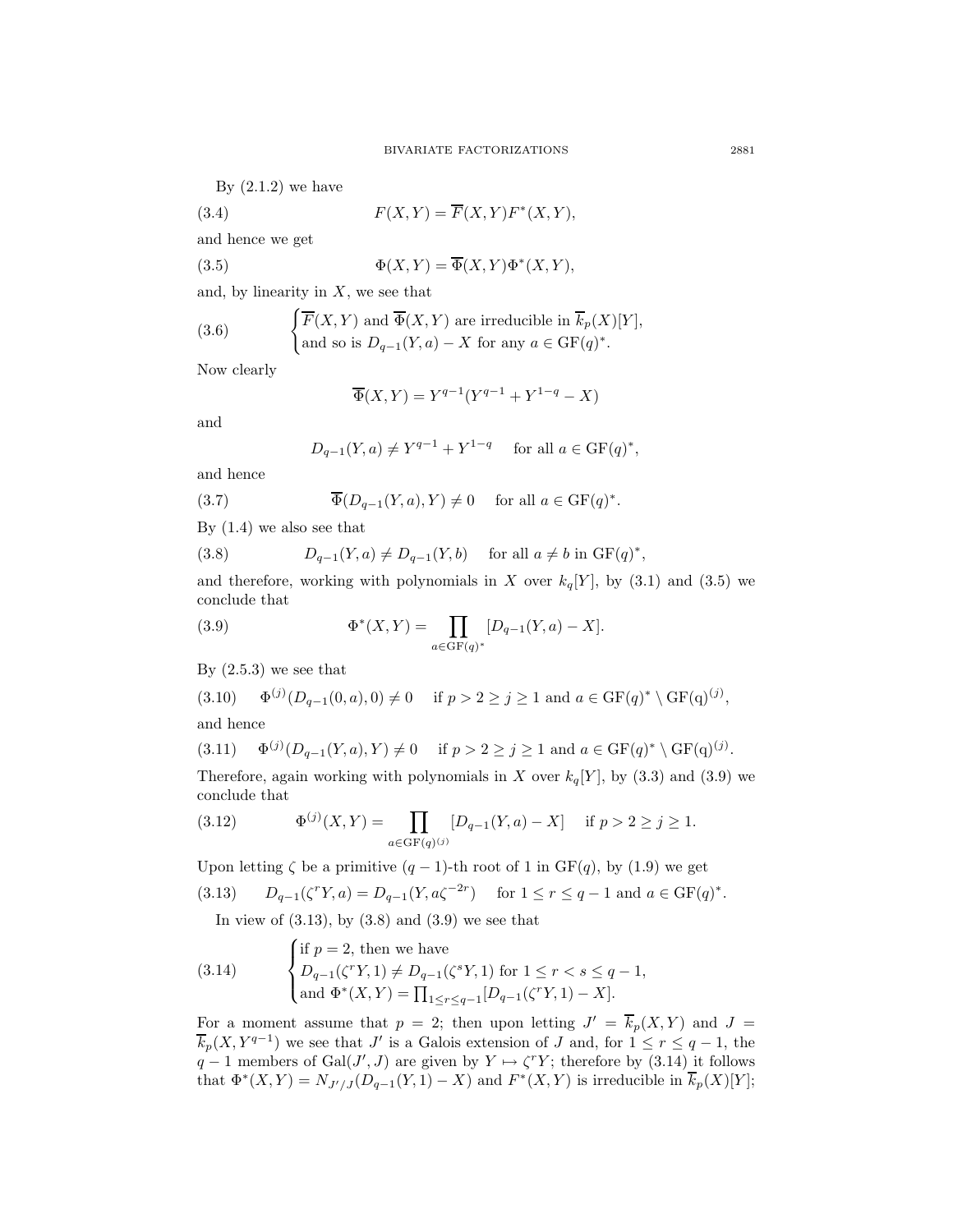for any field k between  $k_q$  and  $\overline{k}_p$ , upon letting  $I' = k(X, Y)$  and  $I = k(X, Y^{q-1}),$ we clearly have  $N_{I'/I}(D_{q-1}(Y, 1) - X) = N_{J'/J}(D_{q-1}(Y, 1) - X)$ . Thus

(3.15) 
$$
\begin{cases} \text{if } p = 2 \text{, then } F^*(X, Y) \text{ is irreducible in } \overline{k}_p(X)[Y], \\ \text{and for any field } k \text{ between } k_q \text{ and } \overline{k}_p \text{ we have} \\ \Phi^*(X, Y) = N_{k(X,Y)/k(X,Y^{q-1})}(D_{q-1}(Y, 1) - X). \end{cases}
$$

In view of  $(3.13)$ , by  $(3.8)$  and  $(3.12)$  we see that

(3.16) 
$$
\begin{cases} \text{if } p > 2, \text{ then, given any } l_j \in \text{GF(q)}^{(j)} \text{ and } 1 \leq j \leq 2, \text{ we have} \\ D_{q-1}(\zeta^r Y, l_j) \neq D_{q-1}(\zeta^s Y, l_j) \text{ for } 1 \leq r < s \leq (q-1)/2, \\ \text{and } \Phi^{(j)}(X, Y) = \prod_{1 \leq r \leq (q-1)/2} [D_{q-1}(\zeta^r Y, l_j) - X]. \end{cases}
$$

For a moment assume that  $p > 2$  and let  $l_j \in \mathrm{GF}(q)^{(j)}$  and  $1 \leq j \leq 2$ ; then upon letting  $J^* = \overline{k}_p(X, Y^2)$  and  $J = \overline{k}_p(X, Y^{q-1})$  we see that  $J^*$  is a Galois extension of *J* and, for  $1 \le r \le (q-1)/2$ , the  $(q-1)/2$  members of Gal( $J^*$ ,  $J$ ) are given by  $Y^2$  →  $\zeta^{2r}Y^2$ ; therefore by (3.16) it follows that  $\Phi^{(j)}(X,Y) = N_{J^*/J}(D_{q-1}(Y,l_j)-X)$  and  $F^{(j)}(X,Y)$  is irreducible in  $\overline{k}_p(X)[Y]$ . For any field k between  $k_q$  and  $\overline{k}_p$ , letting  $I^* = k(X, Y^2)$  and  $I = k(X, Y^{q-1})$ , we clearly have  $N_{I^*/I}(D_{q-1}(Y, l_j) - X) =$  $N_{J^*/J}(D_{q-1}(Y,l_j) - X)$ . Thus

(3.17) 
$$
\begin{cases} \text{if } p > 2 \text{ and } 1 \leq j \leq 2 \text{, then } F^{(j)}(X, Y) \text{ is irreducible in } \overline{k}_p(X)[Y], \\ \text{and for any } l_j \in \text{GF}(q)^{(j)} \text{ and any field } k \text{ between } k_q \text{ and } \overline{k}_p \text{ we have} \\ \Phi^{(j)}(X, Y) = N_{k(X, Y^2)/k(X, Y^{q-1})}(D_{q-1}(Y, l_j) - X). \end{cases}
$$

This completes the proof of Theorems (1.T1)–(1.T3).

# 4. Galois Theory of Dickson Polynomials

To prove Theorem (1.T4), let n be a positive integer, let  $S_n$ ,  $Z_n$ ,  $DL_{2n}$  and  $MDL_n$  be as introduced in Section 1 before the statement of (1.T4), and let k be any field whose characteristic does not divide  $n$  and which contains a primitive  $n$ -th root  $\zeta$  of 1.

For  $0 \neq a \in k$ , let  $\overline{F}_a$  be the monic polynomial of degree 2 in Y over  $k[X]$  given by

(4.1) 
$$
\overline{F}_a(X,Y) = Y^2 - XY + a^n,
$$

and let  $\overline{\Phi}_a$  be the monic polynomial of degree  $2n$  in Y over  $k[X]$  given by

(4.2) 
$$
\overline{\Phi}_a(X,Y) = \overline{F}_a(X,Y^n) = Y^{2n} - XY^n + a^n.
$$

Let  $U_a$  be a root of  $\overline{F}_a$ , i.e., let  $U_a$  be an element in an algebraic closure  $\Omega$  of  $k(X)$ with  $\overline{F}_a(X, U_a) = 0$ . Then clearly

(4.3) 
$$
X = U_a + a^n U_a^{-1}
$$

and

(4.4) 
$$
\overline{F}_a(X,Y) = (Y - U_a)(Y - a^n U_a^{-1})
$$

and

(4.5) 
$$
SF(\overline{F}_a, k(X)) = k(U_a) \text{ and } Gal(k(U_a), k(X)) = Z_2,
$$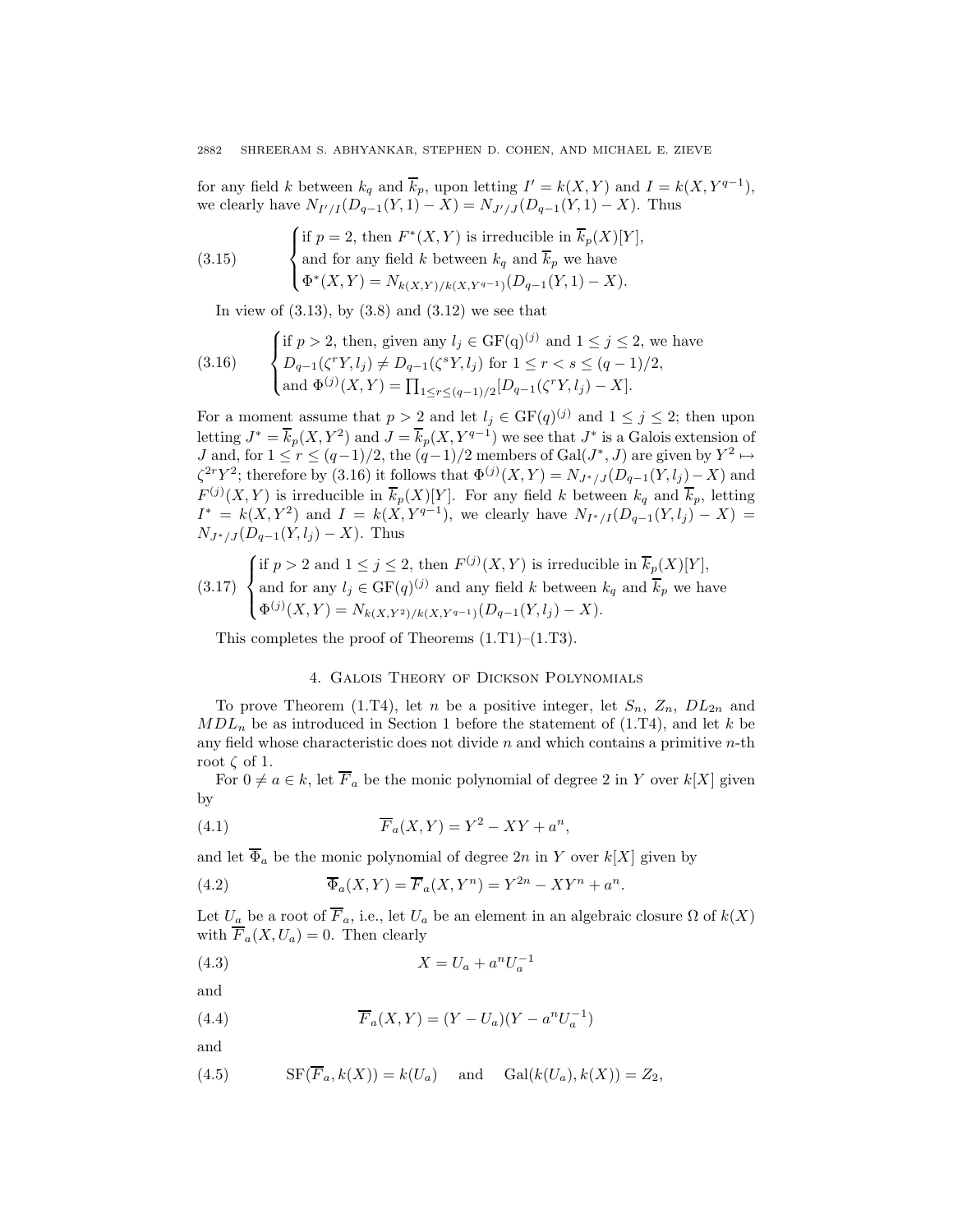where SF denotes the splitting field in  $\Omega$ . Also, clearly,

(4.6) 
$$
Gal(\overline{F}_a, k(X)) = S_2.
$$

We can take  $T_a \in \Omega$  with

$$
(4.7) \t\t T_a^n = U_a,
$$

and then we get

(4.8) 
$$
\overline{\Phi}_a(X,Y) = \prod_{1 \leq i \leq n} \left[ (Y - \zeta^i T_a)(Y - \zeta^i a T_a^{-1}) \right].
$$

Let Aut $(k(T_a), k)$  be the group of all k-automorphisms of  $k(T_a)$ . Let  $\sigma_a \in$  $Aut(k(T_a), k)$  be given by  $T_a \mapsto \zeta T_a$ , and let  $\sigma'_a \in Aut(k(T_a), k)$  be given by  $T_a \mapsto aT_a^{-1}$ . As usual let  $\langle \sigma_a, \sigma'_a \rangle$  be the subgroup of  $\text{Aut}(k(T_a), k)$  generated by  $\sigma_a$  and  $\sigma'_a$ . Now clearly

(4.9) 
$$
\text{SF}(\overline{\Phi}_a, k(X)) = k(T_a)
$$
 and  $\text{Gal}(k(T_a), k(X)) = \langle \sigma_a, \sigma'_a \rangle \approx DL_{2n}$ ,  
and

(4.10) 
$$
\operatorname{Gal}(\overline{\Phi}_a, k(X)) = DL_{2n}.
$$

Moreover,  $D_n(Y, a) - X$  is a monic irreducible polynomial of degree n in Y over  $k[X]$ , and by  $(1.6)$  we have

(4.11) 
$$
D_n(Y, a) - X = \prod_{1 \le i \le n} (Y - \zeta^i T_a - \zeta^{-i} a T_a^{-1}),
$$

and hence

(4.12) 
$$
SF(D_n(Y, a) - X, k(X)) = \begin{cases} k(T_a) & \text{if } n \ge 3, \\ k(T_a + aT_a^{-1}) & \text{if } 1 \le n \le 2, \end{cases}
$$

and therefore

(4.13) 
$$
Gal(SF(D_n(Y, a) - X, k(X)), k(X)) \approx MDL_n
$$

and

(4.14) 
$$
Gal(D_n(Y, a) - X, k(X)) = MDL_n.
$$

Let  $\Phi_1^*$  be the monic polynomial of degree  $n^2$  in Y over  $k[X]$  given by

(4.15) 
$$
\Phi_1^*(X,Y) = \prod_{1 \leq \lambda \leq n} \left[ D_n(Y,\zeta^{\lambda}) - X \right],
$$

and let  $\Phi_1$  and  $\hat{\Phi}_1$  be the monic polynomials of degree  $n(n + 2)$  and  $(n + 1)^2$  in Y over  $k[X]$  given by

(4.16) 
$$
\Phi_1(X,Y) = \overline{\Phi}_1(X,Y)\Phi_1^*(X,Y) \quad \text{and} \quad \widehat{\Phi}_1(X,Y) = Y\Phi_1(X,Y)
$$

respectively. Let  $V^*$  be the set of cardinality  $n^2$  given by

(4.17) 
$$
V^* = \{ \zeta^r T_1 + \zeta^s T_1^{-1} : 1 \le r \le n \text{ and } 1 \le s \le n \},
$$

and let V and  $\hat{V}$  be the sets of cardinality  $n(n + 2)$  and  $(n + 1)^2$  given by

(4.18) 
$$
V = V^* \cup \{\zeta^i T_1 : 1 \le i \le n\} \cup \{\zeta^i T_1^{-1} : 1 \le i \le n\}
$$
 and  $\hat{V} = V \cup \{0\}$   
respectively. We can arrange matters so that

$$
U_{\zeta^{\lambda}} = U_1
$$
 and  $T_{\zeta^{\lambda}} = T_1$  for  $1 \leq \lambda \leq n$ ,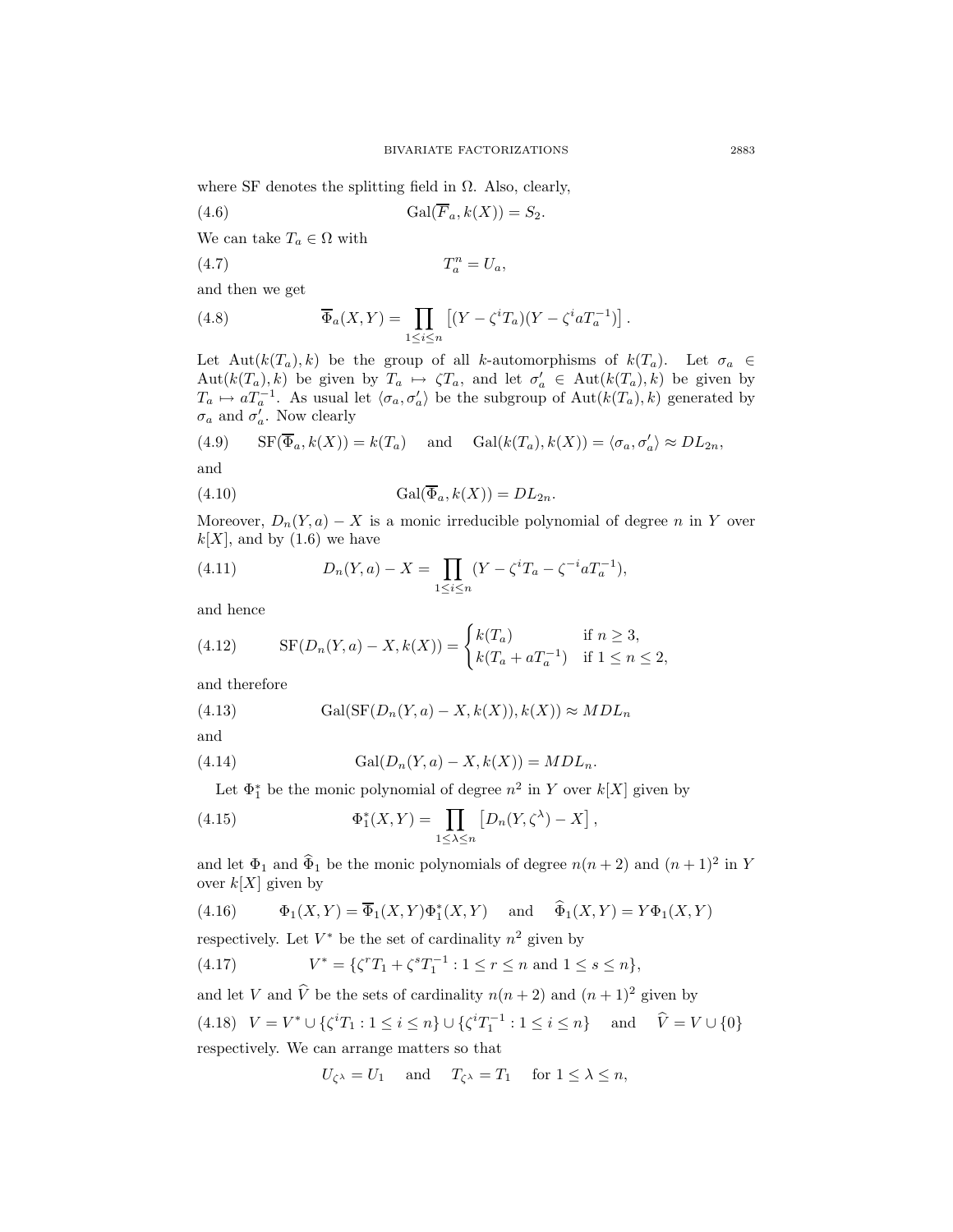2884 SHREERAM S. ABHYANKAR, STEPHEN D. COHEN, AND MICHAEL E. ZIEVE

and then by (4.11) we get

(4.19) 
$$
\Phi_1^*(X,Y) = \prod_{y \in V^*} (Y - y)
$$

and

(4.20) 
$$
SF(\Phi_1^*, k(X)) = \begin{cases} k(T_1) & \text{if } n \ge 2, \\ k(X) & \text{if } n = 1. \end{cases}
$$

Therefore by (4.8) we get

(4.21) 
$$
\Phi_1(X,Y) = \prod_{y \in V} (Y - y) \quad \text{and} \quad \widehat{\Phi}_1(X,Y) = \prod_{y \in \widehat{V}} (Y - y)
$$

and

(4.22) 
$$
SF(\Phi_1, k(X)) = SF(\hat{\Phi}_1, k(X)) = k(T_1).
$$

Let  $S(V^*) = S_{n^2}$  be the symmetric group on  $V^*$ , and let  $\tau^* \in S(V^*)$  and  $\tau'^* \in$  $S(V^*)$  be induced by  $\sigma_1$  and  $\sigma'_1$  respectively. Again, as usual, let  $\langle \tau^*, \tau'^* \rangle$  denote the subgroup of  $S(V^*)$  generated by  $\tau^*$  and  $\tau'^*$ . Then, in view of (4.9), by (4.19) and (4.20) we see that

(4.23) Gal(SF(
$$
\Phi_1^*, k(X)
$$
),  $k(X)$ ) = 
$$
\begin{cases} \langle \sigma_1, \sigma_1' \rangle \approx \langle \tau^*, \tau'^* \rangle \approx DL_{2n} & \text{if } n \geq 2, \\ Z_1 & \text{if } n = 1, \end{cases}
$$

and

(4.24) 
$$
\operatorname{Gal}(\Phi_1^*, k(X)) = \begin{cases} \langle \tau^*, \tau'^* \rangle & \text{if } n \ge 2, \\ S_1 & \text{if } n = 1. \end{cases}
$$

Let  $S(V) = S_{n(n+2)}$  and  $S(V) = S_{(n+1)^2}$  be the symmetric groups on V and V respectively, let  $\tau \in S(V)$  and  $\tau' \in S(V)$  be induced by  $\sigma_1$  and  $\sigma'_1$  respectively, and let  $\hat{\tau} \in S(V)$  and  $\hat{\tau}' \in S(V)$  be induced by  $\sigma_1$  and  $\sigma'_1$  respectively. Again, as usual, let  $\langle \tau, \tau' \rangle$  denote the subgroup of  $S(V)$  generated by  $\tau$  and  $\tau'$ , and let  $\langle \hat{\tau}, \hat{\tau'} \rangle$  denote the subgroup of  $S(V)$  generated by  $\hat{\tau}$  and  $\hat{\tau}'$ . Then, in view of (4.9), by (4.21) and (4.9), we see that (4.22) we see that

(4.25) 
$$
\text{Gal}(k(T_1), k(X)) = \langle \sigma_1, \sigma'_1 \rangle \approx \langle \tau, \tau' \rangle \approx \langle \hat{\tau}, \hat{\tau}' \rangle \approx DL_{2n}
$$

and

(4.26) Gal(
$$
\Phi_1
$$
,  $k(X)$ ) =  $\langle \tau, \tau' \rangle$  and Gal( $\hat{\Phi}_1$ ,  $k(X)$ ) =  $\langle \hat{\tau}, \hat{\tau}' \rangle$ .

For  $1 \leq i \leq n$  we have

$$
\Phi_1^*(X, \zeta^i Y) = \prod_{1 \le \lambda \le n} \left[ D_n(\zeta^i Y, \zeta^\lambda) - X \right] \text{ by (4.15)},
$$
  
\n
$$
= \prod_{1 \le \lambda \le n} \left[ D_n(Y, \zeta^{\lambda - 2i}) - X \right] \text{ by (1.9)}
$$
  
\n
$$
= \prod_{1 \le \lambda \le n} \left[ D_n(Y, \zeta^\lambda) - X \right] \text{ obviously}
$$
  
\n
$$
= \Phi_1^*(X, Y) \text{ by (4.15)},
$$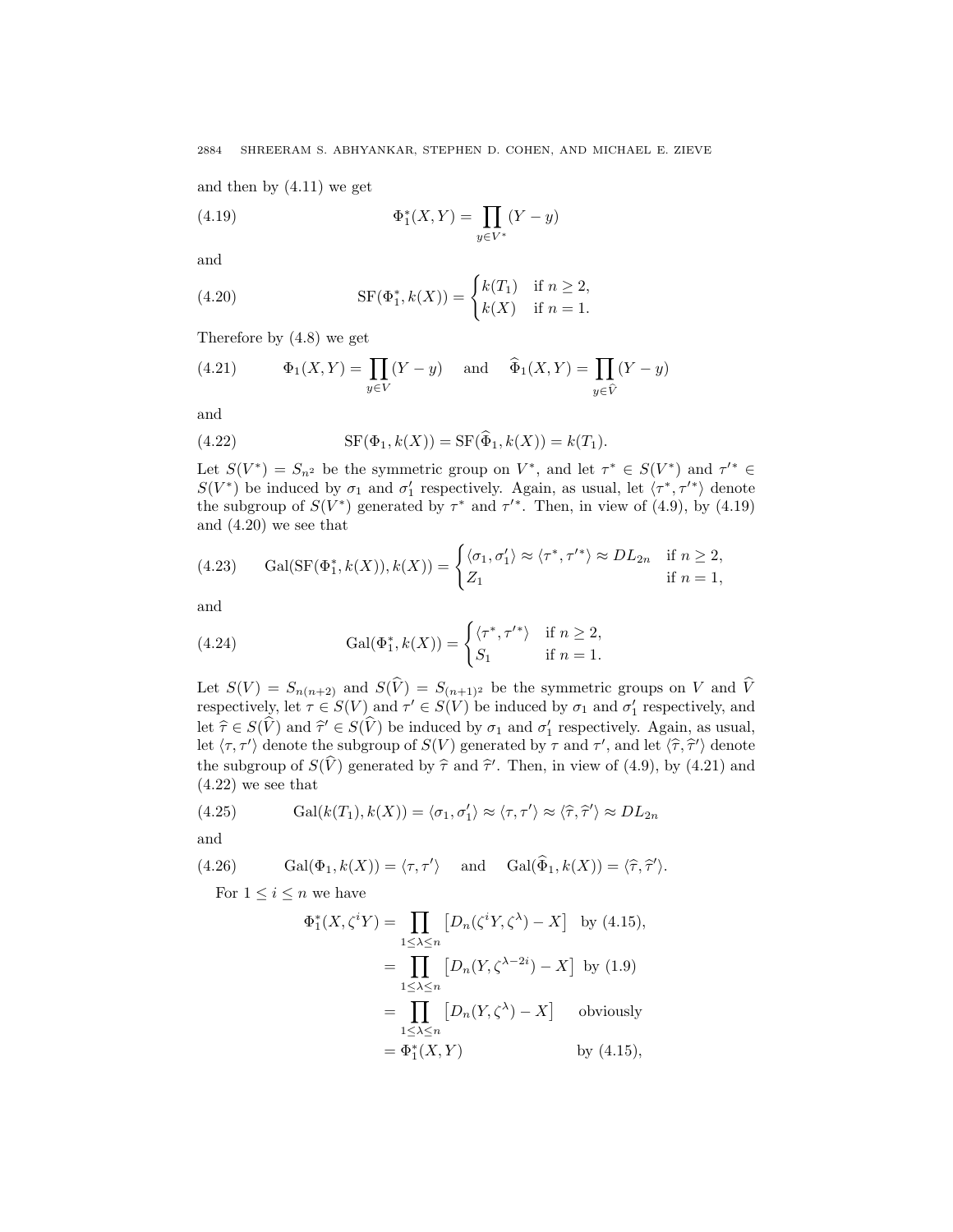and hence there exists a unique monic polynomial  $F_1^*(X, Y)$  of degree n in Y over  $k[X]$  such that

(4.27) 
$$
\Phi_1^*(X,Y) = F_1^*(X,Y^n).
$$

In view of  $(4.17)$ , by  $(4.19)$  and  $(4.27)$  we see that

(4.28) 
$$
F_1^*(X,Y) = \prod_{1 \le i \le n} \left[ Y - (\zeta^i T_1 + T_1^{-1})^n \right].
$$

Clearly

(4.29) 
$$
\begin{cases} \text{for } 1 \leq i \leq n \\ \text{we have } \sigma_1((\zeta^i T_1 + T_1^{-1})^n) = (\zeta^{i+2} T_1 + T_1^{-1})^n \\ \text{and } \sigma'_1((\zeta^i T_1 + T_1^{-1})^n) = (\zeta^{-i} T_1 + T_1^{-1})^n. \end{cases}
$$

Let  $\overline{k}$  be the algebraic closure of  $k$  in  $\Omega.$ 

By (4.28) we get

$$
F_1^*(X,Y) = \prod_{1 \le i \le n} \left[ Y - (\zeta^{2i} T_1 + T_1^{-1})^n \right] \text{ for } n \text{ odd,}
$$

and therefore by  $(4.20)$ ,  $(4.23)$ ,  $(4.27)$  and  $(4.29)$  we see that

(4.30) if *n* is odd, then 
$$
F_1^*(X, Y)
$$
 is irreducible in  $k(X)[Y]$ 

and

(4.31) 
$$
SF(F_1^*, k(X)) = \begin{cases} k(T_1) & \text{for odd } n \ge 3, \\ k(X) & \text{for } n = 1, \end{cases}
$$

and

(4.32) if *n* is odd then 
$$
Gal(F_1^*, k(X)) = MDL_n
$$
.

 $\overline{\phantom{a}}$ 

 $\overline{a}$ 

Let

(4.33) 
$$
W^{(1)} = \begin{cases} \{2, 4, \dots, n\} & \text{if } n \equiv 2 \pmod{4}, \\ \{1, 3, \dots, n-1\} & \text{if } n \equiv 0 \pmod{4}, \end{cases}
$$

and

(4.34) 
$$
W^{(2)} = \begin{cases} \{2, 4, ..., n\} & \text{if } n \equiv 0 \pmod{4}, \\ \{1, 3, ..., n-1\} & \text{if } n \equiv 2 \pmod{4}, \end{cases}
$$

and let

(4.35) 
$$
\Phi_1^{(j)}(X,Y) = \prod_{\lambda \in W^{(j)}} [D_n(Y,\zeta^{\lambda}) - X] \quad \text{ for even } n \text{ and } 1 \le j \le 2.
$$

Using an argument similar to the above argument, by (1.9) and (4.35) we see that

$$
\Phi_1^{(j)}(X, \zeta^i Y) = \Phi_1^{(j)}(X, Y) \quad \text{ for even } n \text{ and } 1 \le j \le 2 \text{ and } 1 \le i \le n,
$$

and hence there exists a unique monic polynomial  $F_1^{(j)}(X,Y)$  of degree  $n/2$  in Y over  $k[X]$  such that

(4.36) 
$$
\Phi_1^{(j)}(X,Y) = F_1^{(j)}(X,Y^n) \text{ for even } n \text{ and } 1 \le j \le 2.
$$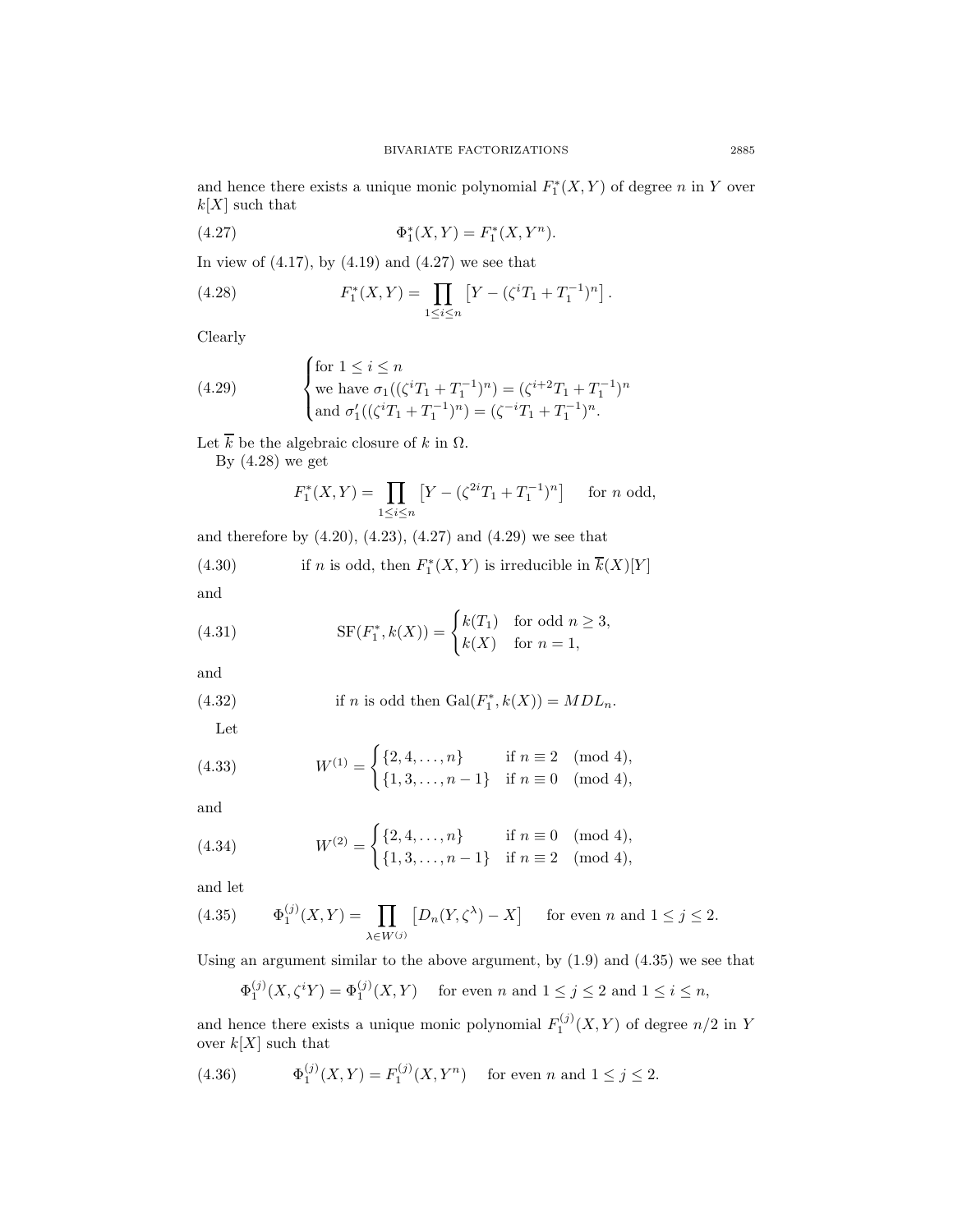Now obviously

(4.37)   
\n
$$
\begin{cases}\n\text{if } n \text{ is even} \\
\text{then } \Phi_1^*(X, Y) = \Phi_1^{(1)}(X, Y) \Phi_1^{(2)}(X, Y) \\
\text{and } F_1^*(X, Y) = F_1^{(1)}(X, Y) F_1^{(2)}(X, Y).\n\end{cases}
$$

Again, arguing as above, by  $(4.11)$ ,  $(4.28)$  and  $(4.29)$  we see that

$$
F_1^{(j)}(X,Y) = \prod_{\lambda \in W^{(j)}} \left[ Y - (\zeta^{\lambda} T_1 + T_1^{-1})^n \right] \text{ for even } n \text{ and } 1 \le j \le 2,
$$

and

(4.38) if *n* is even and  $1 \le j \le 2$ , then  $F_1^{(j)}(X, Y)$  is irreducible in  $\overline{k}(X)[Y]$ , and

(4.39)

$$
SF(F_1^*, k(X)) = SF(F_1^{(j)}, k(X)) = \begin{cases} k(T_1^2) & \text{for even } n \ge 6 \text{ and } 1 \le j \le 2, \\ k(X) & \text{for } n = 2 \text{ and } 1 \le j \le 2, \end{cases}
$$

and

(4.40)

$$
SF(F_1^*, k(X)) = k(T_1^2) \text{ and } SF(F_1^{(j)}, k(X)) = k((-1)^j T_1^2 + T_1^{-2}) \quad \text{for } n = 4,
$$

and

(4.41) if *n* is even and 
$$
1 \le j \le 2
$$
, then  $Gal(F_1^{(j)}, k(X)) = MDL_{n/2}$ .

Now Theorem (1.T4) follows from (4.6), (4.10), (4.14), (4.32), (4.39), (4.40) and (4.41) by taking  $n = q - 1$  and k to be any field between  $k_q$  and  $\overline{k}_p$ , and suppressing the subscripts a and 1.

Remark 4.42. Yet another incarnation of the dihedral group can be introduced by defining the twisted dihedral group  $TDL_{n+2}$  as the subgroup of  $S_{n+2}$  generated by the "rotation"  $\tilde{\sigma}$  given by  $\tilde{\sigma}(i) = i + 1$  or 1 or i according as  $1 \leq i < n$  or  $i = n$ or  $n + 1 \leq i \leq n + 2$ , and the "reflection"  $\tilde{\sigma}'$  given by  $\tilde{\sigma}'(n) = n$  together with  $\tilde{\sigma}'(i') = n - i'$  for  $1 \leq i' \leq n - 1$  as well as  $\tilde{\sigma}'(n+1) = n + 2$  and  $\tilde{\sigma}'(n+2) = n + 1$ . Note that then we always have

$$
TDL_{n+2}\approx DL_{2n}.
$$

Moreover, if  $n = q - 1$  and  $k = GF(q)$ , then, by taking  $(1, 2, ..., n, n + 1, n + 2) =$  $(\zeta, \zeta^2, \ldots, \zeta^n, 0, \infty)$ , the group  $TDL_{n+2}$  gets identified with the image of  $\langle \sigma_1, \sigma'_1 \rangle$ under the natural isomorphism  $Aut(k(T_1), k) \to \text{PGL}(2, q)$ .

# 5. Orthogonal Groups and Dickson Polynomials

In the situation of Section 4, let  $n = q - 1$  and let k be any field between  $k_q$ and  $\overline{k}_p$ . Then  $\widehat{V} = \{vT_1 + wT_1^{-1} : (v, w) \in \text{GF}(q)^2\}$  is a 2 dimensional vector space over  $GF(q)$ , and  $\langle \hat{\tau}, \hat{\tau}' \rangle$  is the isometry group for the quadratic form  $vT_1 + wT_1^{-1} \mapsto$ *vw.* Therefore by (4.26) we have  $Gal(\widehat{\Phi}, k(X)) = O^+(2,q)$ , and therefore (see Proposition 3.1 on page 16 of [\[Ab3\]](#page-16-9)) we get  $Gal(F, k(X)) = PO^+(2, q)$ .

This completes the proof of Theorem (1.T5).